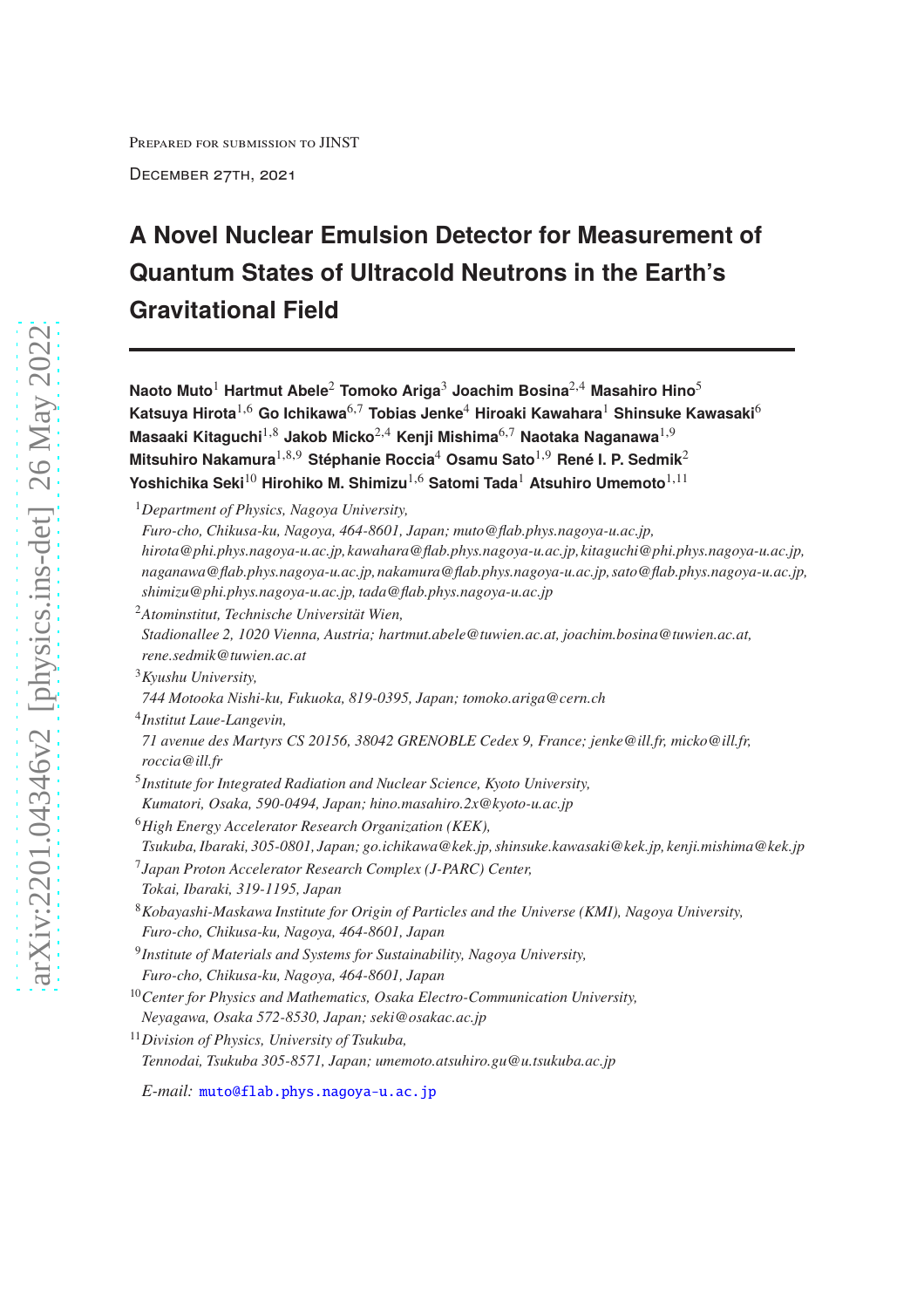Abstract: Hypothetical short-range interactions could be detected by measuring the wavefunctions of gravitationally bound ultracold neutrons on a mirror in the Earth's gravitational field. Searches for them with higher sensitivity require detectors with higher spatial resolution. We developed and have been improving an ultracold neutron detector with a high spatial resolution, which consists of a Si substrate, a thin converter layer including  ${}^{10}B_4C$ , and a layer of fine-grained nuclear emulsion. Its resolution was estimated to be less than 100 nm by fitting tracks of either <sup>7</sup>Li nuclei or  $\alpha$ -particles, which were created when neutrons interacted with the  ${}^{10}$ B<sub>4</sub>C layer. For actual measurements of the spatial distributions, the following two improvements were made. The first improvement was to establish a method to align microscopic images with high accuracy within a wide region of 65 mm  $\times$  0.2 mm. We created reference marks of 1 µm and 5 µm diameter with an interval of 50 µm and 500 µm, respectively, on the Si substrate by electron beam lithography and realized a position accuracy of less than 30 nm. The second improvement was to build a holder for the detector that could maintain the atmospheric pressure around the nuclear emulsion to utilize it under vacuum during exposure to ultracold neutrons.

The intrinsic resolution of the improved detector was estimated to be better than  $0.56(8)$  µm by evaluating the blur of a transmission image of a gadolinium grating taken by cold neutrons. The evaluation included the precision of the gadolinium grating. A test exposure was conducted to obtain the spatial distribution of ultracold neutrons in the quantized states on a mirror in the Earth's gravitational field. The distribution was obtained, fitted with the theoretical curve, and turned out to be reasonable for UCNs in quantized states when we considered a blurring of  $6.9 \,\mathrm{\upmu m}$ . The blurring was well explained as a result of neutron refraction due to the large surface roughness on the upstream side of the Si substrate. By using a double-side-polished Si substrate, a resolution of less than 0.56 µm is expected to be achieved for UCNs.

KEYWORDS: Gravity experiment, Ultracold neutron, Nuclear emulsion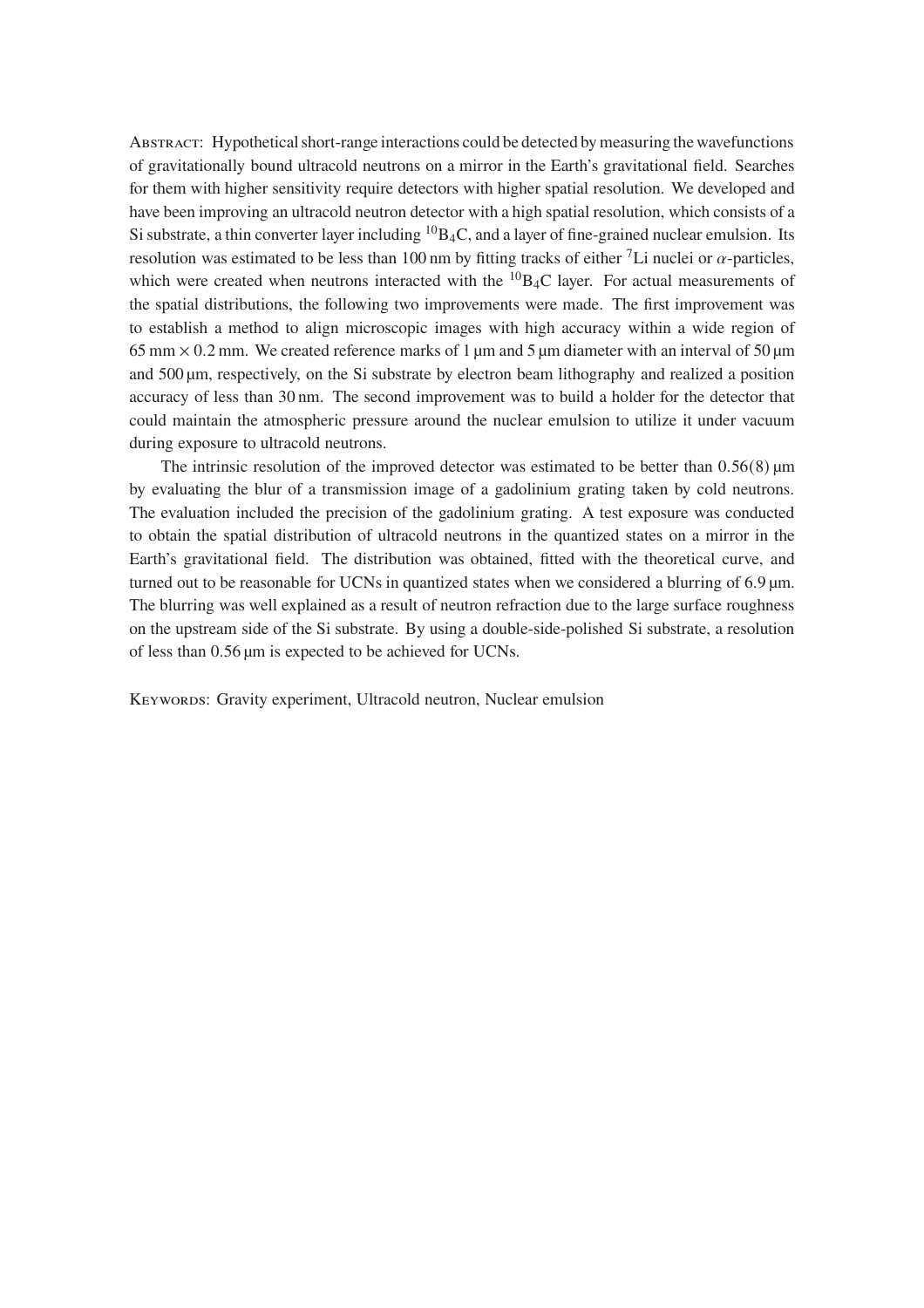#### **Contents**

| 1 Introduction                                              |                  |
|-------------------------------------------------------------|------------------|
| 2 Improvements of the detector                              | $\boldsymbol{4}$ |
| 3 Measurement of the resolution using a gadolinium grating  | 7                |
| 4 Measurement of the spatial distribution of quantized UCNs | 15               |
| 5 Conclusion                                                | 21               |

## <span id="page-2-0"></span>**1 Introduction**

Hypothetical fields manifesting as dark energy or dark matter may also lead to interactions causing effective deviations from Newtonian gravity at short distances. In recent years, various experiments have been searching for such interactions [\[1\]](#page-23-0). Some of them have been searching hypothetical fields by measuring the spatial distributions of quantized states of ultracold neutrons (UCNs) bound by the Earth's gravitational potential on mirrors and comparing those distributions to theoretical curves including only Newtonian gravity  $[2-5]$  $[2-5]$ . Those distributions have characteristic structures in the scale of ten micrometers, and therefore they require detectors with a high spatial resolution of not more than a few micrometers. The sensitivity of those experiments depends on the spatial resolution of the detectors and the experimental setup including mirrors.

So far, experiments studying gravitational levels have been using spatial resolution detectors made of CR39, originally proposed in [\[2\]](#page-23-1), or a pixelated Si detector equipped with a Ni-coated cylindrical glass rod to expand the images [\[4\]](#page-23-3). Measurements using CR39 detectors with 235- U-converter are presented in [\[6](#page-23-4), [7](#page-23-5)]. The *q*Bounce collaborations has been using detectors with 10-B-converter [\[3\]](#page-23-6). Its handling and optical readout is presented in [\[8\]](#page-23-7). Both concepts reach a spatial resolution in the order of  $1-2$  µm. The Si detector with the cylindrical rod reached a resolution of 0.7  $\mu$ m.

To further increase the sensitivity, a detector with a higher spatial resolution is necessary. We have developed such a detector based on a fine-grained nuclear emulsion. The resolution obtained is superior by more than one order of magnitude.

Nuclear emulsions consist of silver halide crystals dispersed in gelatin. Particles passing through the emulsion leave a linear series of silver grains (a track) that can be detected optically. The high spatial resolution of these tracks has led to important results in nuclear and particle physics, such as the discovery of  $\pi$  mesons [\[9](#page-24-0)], studies on double hypernuclei [\[10](#page-24-1)[–12\]](#page-24-2), and the first detection of tau neutrino interactions [\[13](#page-24-3)]. Recently, a fine-grained nuclear emulsion was developed for use in experiments searching for dark matter [\[14](#page-24-4)]. With a crystal size of 40 nm and a density of 13 crystals per µm, our emulsion detectors are 6 times denser and have 5 times smaller crystals than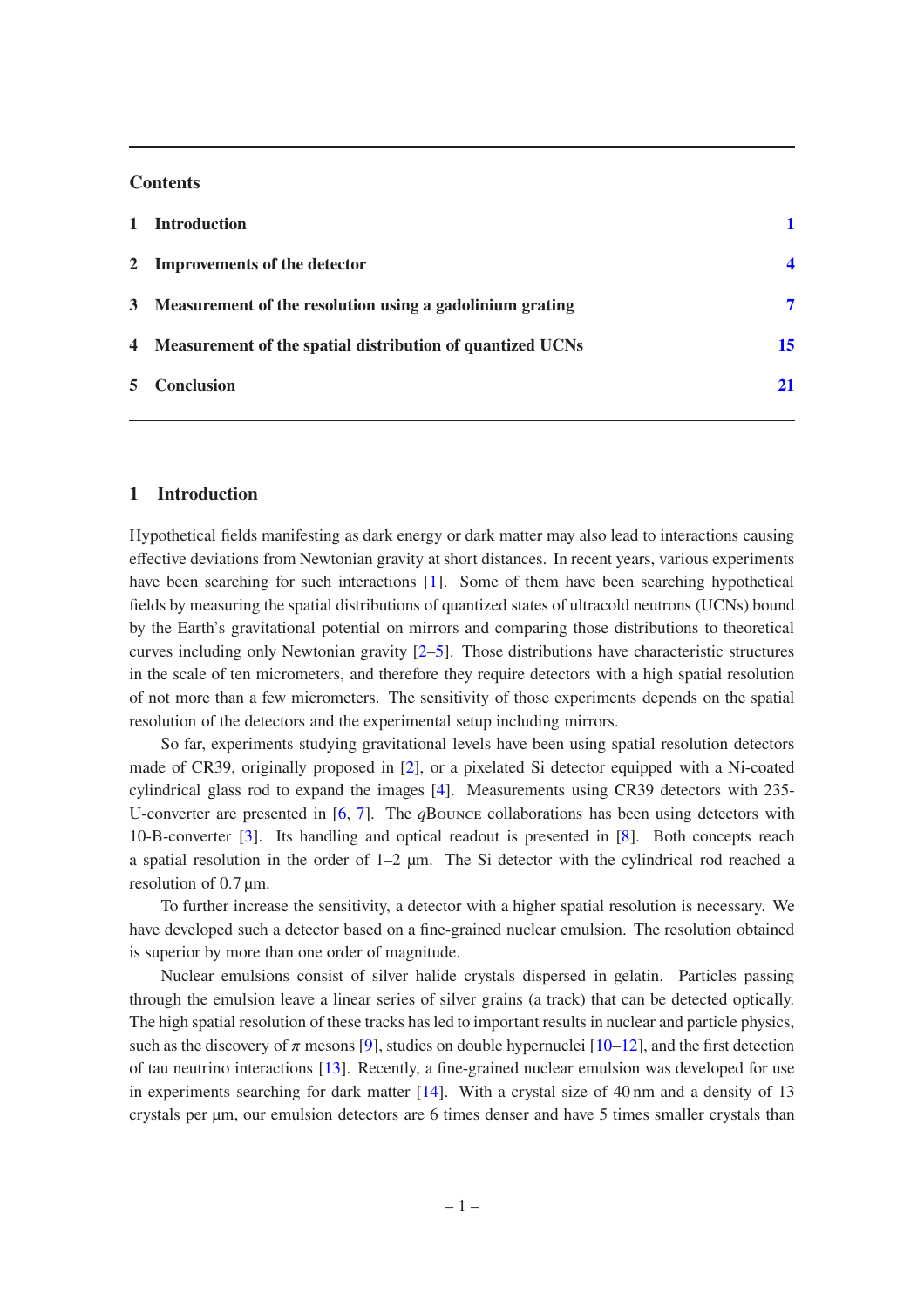a normal emulsion, thereby improving the spatial resolution. In addition, no track is formed by minimum ionizing particles or electrons produced by  $\gamma$ -rays occurring as background in neutron experiments because silver halide crystals have small sizes and have not been sensitized.

Emulsion detectors can be sensitive to cold neutrons or UCNs when using a  ${}^{10}B_4C$  conversion layer sputtered onto a Si substrate, followed by NiC, and C layers [\[15](#page-24-5)]. The emulsion is applied above the C top layer (Figure [1\)](#page-3-0). NiC and C act as stabilizers for  ${}^{10}B_4C$  and the emulsion, respectively. The thickness of  ${}^{10}B_4C$ , NiC, and C are 200 nm, 60 nm, and 20 nm, respectively. When neutrons interact with the <sup>10</sup>B<sub>4</sub>C layer, <sup>7</sup>Li nuclei and  $\alpha$ -particles are emitted back-to-back by neutron capture reactions and either of them passes through the emulsion layer. The detection efficiency is estimated to be 40 % for neutron velocities around  $10 \text{ m/s}$ . The emulsion is capable of recording tracks of <sup>7</sup>Li nuclei with a range of 2.7(4) µm or  $\alpha$ -particles with a range of 5.2(4) µm in the emulsion, calculated by SRIM-2013 based on the composition of the recent fine-grained nuclear emulsion. Tracks from the absorption points of neutrons were observed under an optical microscope with an epi-illumination system [\[16](#page-24-6)]. The wavelength of the illumination was 455 nm, and the microscope was equipped with a CMOS image sensor. We used an oil immersion lens with magnification  $100 \times$ , and a numerical aperture of 1.45. As a feature of the detector, both real and mirror images of the tracks are obtained because the surface of the C layer in the substrate functions as an optical mirror (Figure [2\)](#page-4-0).



<span id="page-3-0"></span>**Figure 1**. Schematic cross-sectional view of our high-resolution nuclear emulsion detector for cold neutrons and UCNs. Neutrons enter into the detector from the left. A <sup>10</sup>B<sub>4</sub>C layer converts the neutrons to  $\alpha$ -particles and <sup>7</sup>Li particles, emitted back-to-back. Both of these create a track in the emulsion on the right side.

The coordinates of the absorption points are obtained by the following eight steps. First, tomographic images are acquired by taking images at different heights in 63 steps distributed equally over the thickness of the emulsion layer. Each image has a field of view of 113  $\mu$ m  $\times$  113  $\mu$ m and the resolution is  $2048 \times 2048$ , resulting in a pixel size of 55 nm  $\times$  55 nm. The thickness of each imaging layer (corresponding to the vertical resolution) is  $0.37 \mu m$  prior to shrinking of the emulsion during development. Second, pixels with low brightness values corresponding to silver particles are detected in the acquired images, and those pixels are recognized as a part of grains. This detection is performed twice: once for images that only contain real images and again for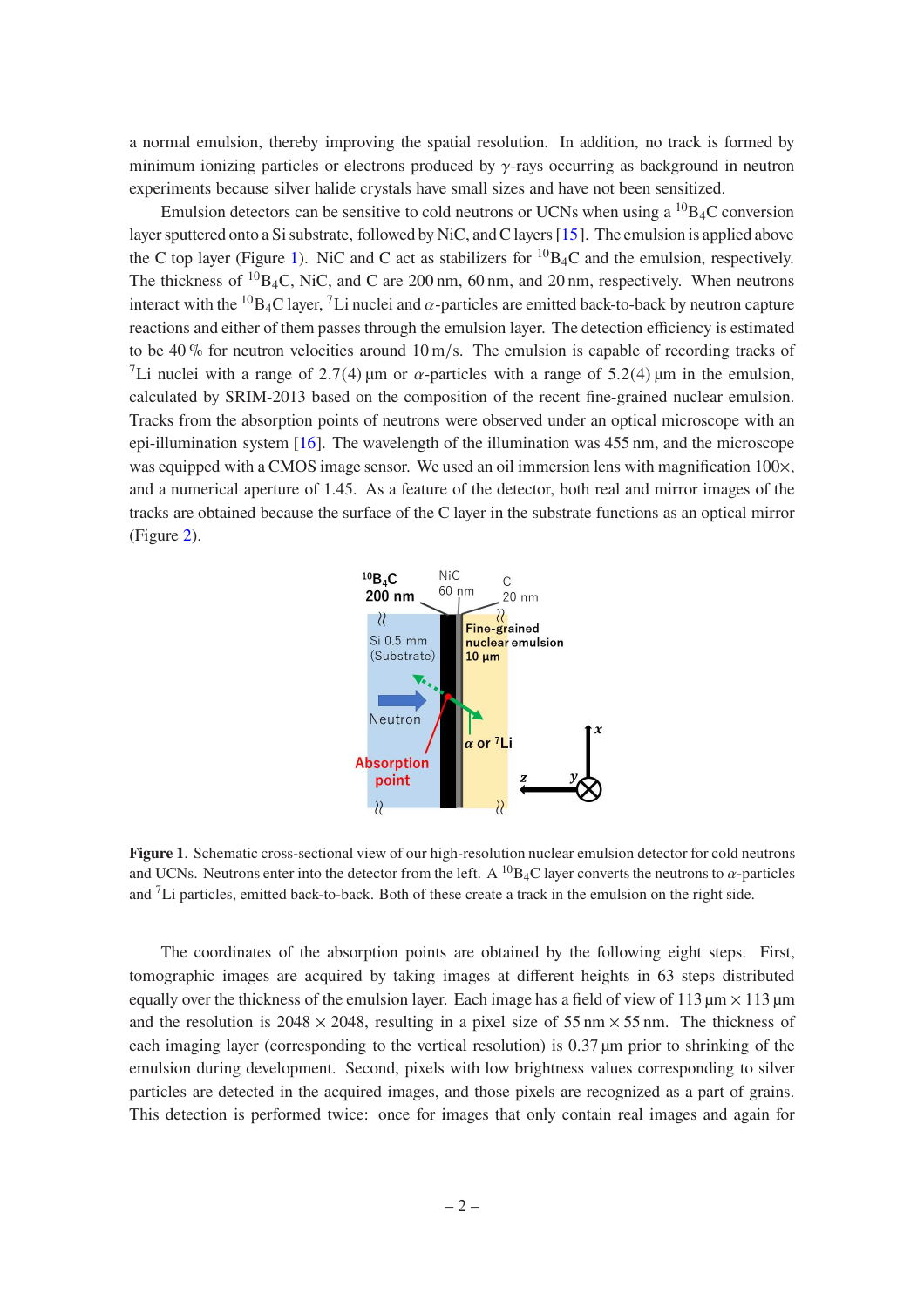images containing the mirror images of the tracks. Third, grains in the lowermost 1.5 layers above the base layer are selected. These grains correspond to the starting points of tracks in the emulsion. Fourth, pairs of two grains corresponding to the starting and ending point of original tracks whose distance is consistent with the theoretical track length (more than  $1.5 \mu m$  and less than  $7.5 \mu m$ ) are assigned. If the density of original tracks is high, the starting or ending points of two or more tracks may be mixed during the selection process. In this case, there are no silver particles on the three-dimensional straight line connecting the starting and ending points, which means that the total brightness value of the pixels on this line is higher than it should be for a real track. Fifth, to reject these pairs, if the distance between the starting points or ending points of different pairs is less than 0.8 µm, the pairs with the higher total brightness value are excluded. Sixth, for the remaining starting/ending point pairs having proper distances, tracks are reconstructed from the grains lying on the connecting line between the two points. These are called subsequently 'reconstructed tracks'. Seventh, the coordinates of the point of the boundary between real and mirror images at the surface of the C layer, and the slopes of each reconstructed track are obtained by fitting both images of each track with symmetrical lines. Finally, absorption points of neutrons are identified by extrapolating the reconstructed track of the real images to the middle of  ${}^{10}B_4C$  layer using the fitting results. The spatial resolution of this detector was calculated from the data of Reference [\[15\]](#page-24-5) to be less than 100 nm. Note that we only consider tracks with angles  $\theta \le 0.9$  rad between the track and the normal line to the surface of the C layer, as for tracks at larger angles, the error increases significantly.



<span id="page-4-0"></span>**Figure 2.** Track of an  $\alpha$ -particle visible in an optical microscope image (left), and the reconstructed track in the  $x-z$  plane (right). Pixels with low brightness correspond to silver particles, which are recognized as grains. Right: Black dots show the grain coordinates reconstructed from the figure on the left. The blue line shows a reconstructed track obtained from fitting the grains. The red dot shows the coordinates of the point of the boundary between real and mirror images on the surface of the C layer ( $z = 0$ ) resulting from the line fits.

In order to utilize the detector in the measurement of the spatial distribution of UCNs, two key issues had to be resolved. The first issue was to establish a method to ensure that high spatial accuracy and resolution in a detection area of  $65 \text{ mm} \times 0.2 \text{ mm}$ , where a field of view of the microscope is 113  $\mu$ m  $\times$  113  $\mu$ m. This cannot be guaranteed by simply stitching images from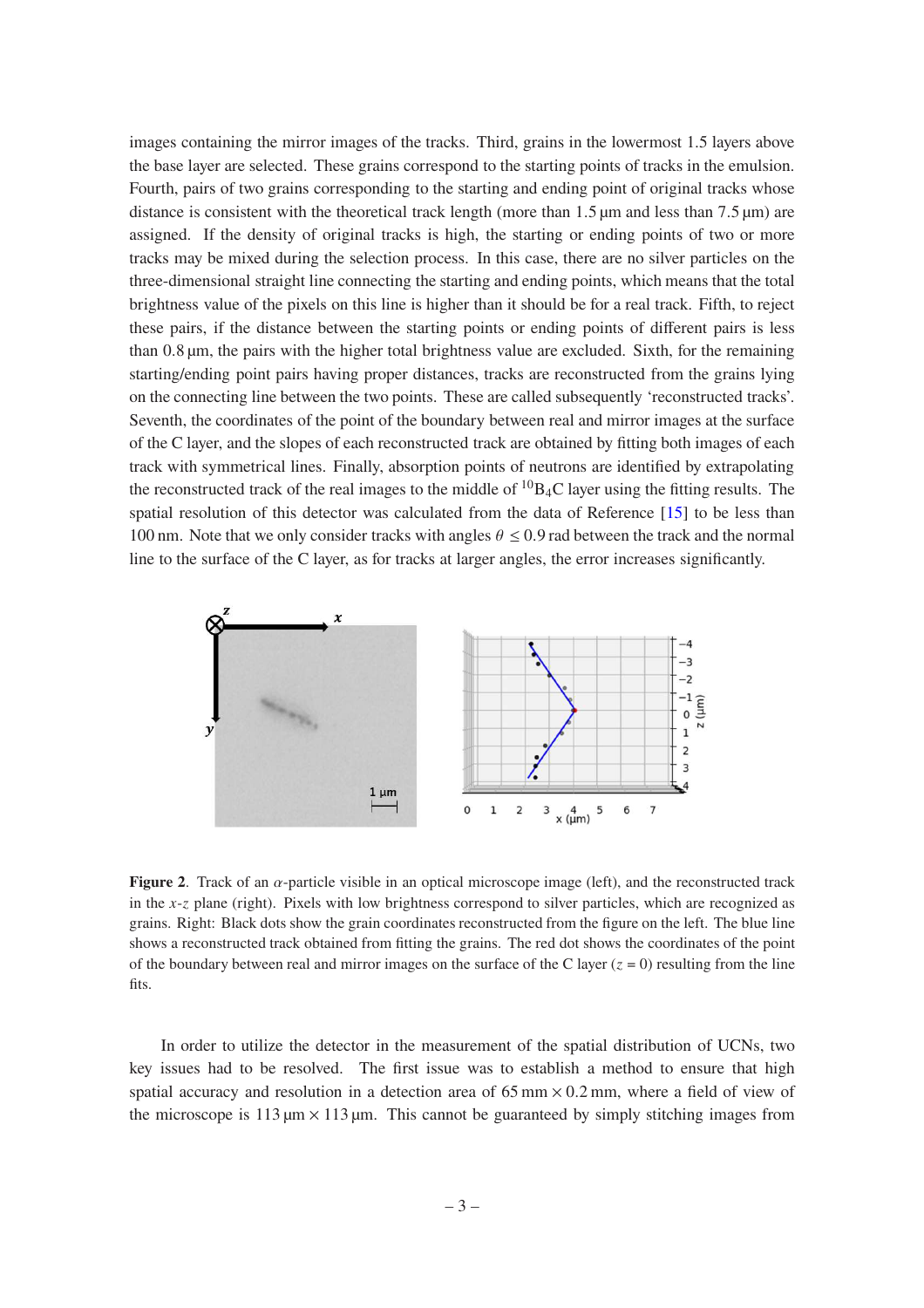different positions, as offsets accumulate and lead to increasing errors. Therefore, we created microscopic marks on the Si substrate that serve as independent reference points to align the optical images. We demonstrated this method to work and the achievement of high spatial resolution by an analysis of the transmission image of a gadolinium grating taken by cold neutrons at the Japan Proton Accelerator Research Complex (J-PARC). The second issue was to find a method allowing us to utilize the emulsion detector in a vacuum of 1 Pa or less environment. This was necessary, as measurements with UCNs have to be done under vacuum to prevent scattering of neutrons by compounds in the air. Therefore, we developed a holder that allows maintaining the volume around the emulsion at atmospheric pressure. Finally, a test exposure to UCNs was conducted at Institut Laue-Langevin to obtain the spatial distribution.

### <span id="page-5-0"></span>**2 Improvements of the detector**

In order to perform an actual measurement of the spatial distribution of UCNs, we assembled a new emulsion detector (see Figure [3\)](#page-5-1) implementing all of the improvements mentioned above. We created circular reference marks of 1  $\mu$ m and 5  $\mu$ m diameter with an interval of  $d_1 = 50 \mu$ m and  $d_2 = 500 \,\text{\mu m}$ , respectively, over an area of 65 mm × 0.2 mm on the Si substrate using an electron beam lithography system (JBX-6300FS). Absolute coordinate values of the centers of the marks were determined with an accuracy better than 30 nm thanks to laser interferometers used to determine the position during the marking process. The depth of the marks was 500 nm. The marks were successfully recognized as black circles under the microscope as shown in Figure [4.](#page-6-0) These marks make it possible to define the entire analysis area in a unified coordinate system.



<span id="page-5-1"></span>**Figure 3**. Detector used in the measurement of the spatial distribution of quantized UCNs.  $(a) - (c)$  indicate the following regions: (*a*) nuclear emulsion, (*b*) Si substrate and <sup>10</sup>B<sub>4</sub>C-NiC-C layer, (*c*) plain Si substrate.

The coordinate values of neutron absorption points were converted from the coordinate system of each image to the unified coordinate system defined by the marks using an affine transformation as follows,

<span id="page-5-2"></span>
$$
\begin{pmatrix} X_i \\ Y_i \\ 1 \end{pmatrix} = \begin{pmatrix} A & B & C \\ D & E & F \\ 0 & 0 & 1 \end{pmatrix} \begin{pmatrix} x_i \\ y_i \\ 1 \end{pmatrix},\tag{2.1}
$$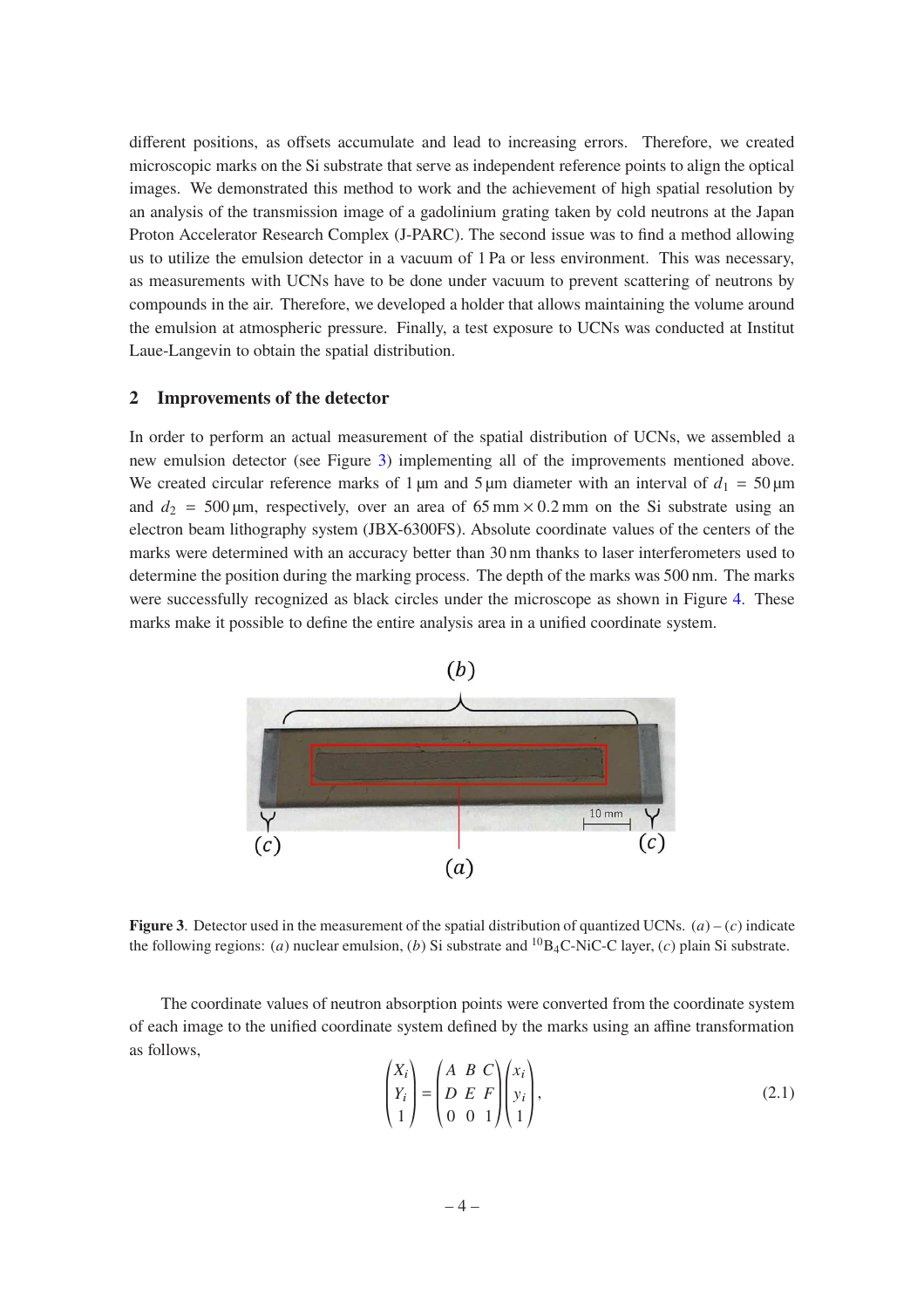

**Figure 4**. Tracks and reference marks on an optical microscope image. Reference marks have been highlighted by red squares. There are two different types of markings. Mark4 in the figure are 5  $\mu$ m in diameter and lie on a grid with 500 µm spacing. All other marks (Mark1, Mark2, Mark3) in the figure are 1 µm in diameter and lie on a grid with 50 µm spacing. <sup>7</sup>Li nuclei and  $\alpha$ -particles tracks are indicated by blue ellipses. Green circles indicate stains or tracks at large angles  $\theta > 0.9$  rad, which are excluded from the analysis (see main text).

<span id="page-6-0"></span>where the values of the *i*-th absorption point in the coordinate system of the image are  $(x_i$  pixel,  $y_i$ pixel), those in the unified coordinate system are  $(X_i \mu m, Y_i \mu m)$  as shown in Figure [5,](#page-7-0) and A, B, C,  $D, E$ , and  $F$  are affine transformation parameters. The parameters were acquired by the following formula using the information of three marks among four in each view:

$$
\begin{pmatrix} A_j \\ B_j \\ C_j \end{pmatrix} = \begin{pmatrix} x'_j & y'_j & 1 \\ x'_k & y'_k & 1 \\ x'_l & y'_l & 1 \end{pmatrix}^{-1} \begin{pmatrix} d_1 M'_j \\ d_1 M'_k \\ d_1 M'_l \end{pmatrix},
$$
\n(2.2)

$$
\begin{pmatrix} D_j \\ E_j \\ F_j \end{pmatrix} = \begin{pmatrix} x'_j & y'_j & 1 \\ x'_k & y'_k & 1 \\ x'_l & y'_l & 1 \end{pmatrix}^{-1} \begin{pmatrix} d_1 N'_j \\ d_1 N'_k \\ d_1 N'_l \end{pmatrix},
$$
\n(2.3)

where  $(j, k, l)$  are  $(1, 2, 3), (2, 3, 4), (3, 4, 1),$  or  $(4, 1, 2),$  and  $(x'_j, y'_j)$  are the center coordinates of the  $(M'_j, N'_j)$ -th mark in  $(x, y)$  directions, respectively, with respect to the origin of the unified coordinate system shown in Figure [5.](#page-7-0) A, B, C, D, E, and F are determined by the average of the  $A_j$ ,  $B_j$ ,  $C_j$ ,  $D_j$ ,  $E_j$ , and  $F_j$  obtained for all  $(j, k, l)$  pairs. We obtained the coordinate values of the marks in two steps. First, the edge of the mark was acquired using a Canny edge detector [\[17](#page-24-7)]. Then, the coordinates of the marks were obtained using a Hough transform [\[18](#page-24-8)] of the detected edge assuming that marks were circular. To avoid errors caused by distortion due to the microscope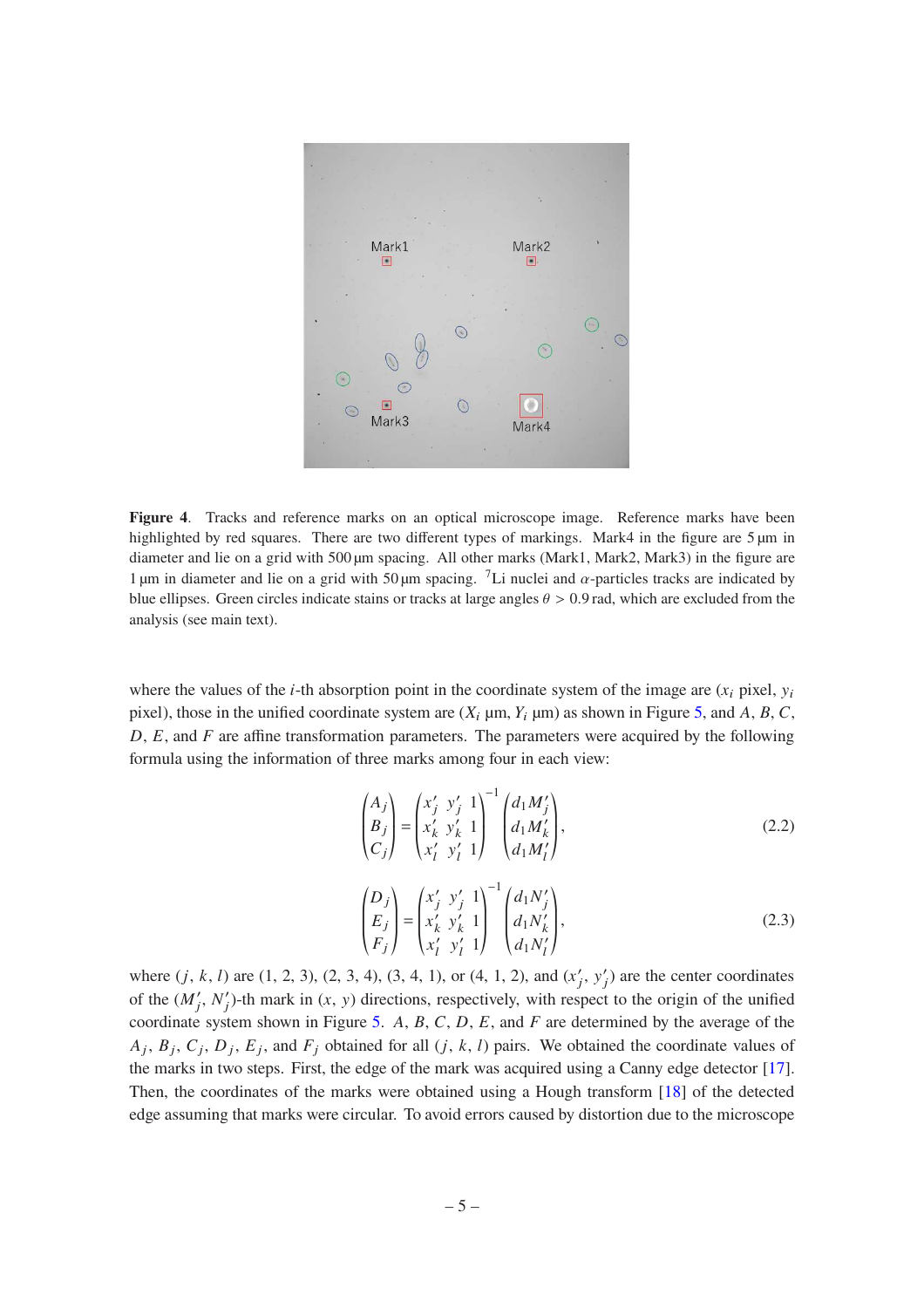lens, the region inside the marks (50  $\mu$ m × 50  $\mu$ m) was set to the center of each tomographic image and the region was called subsequently 'view'. Tomographic images were acquired with an interval of 50  $\mu$ m in the x-y plane. If deformed markers are created, the respective views are excluded from the analysis since the center coordinates of marks cannot be determined by a Hough transform.



<span id="page-7-0"></span>Figure 5. Schematic view of the image and unified coordinate systems. The black circles indicate reference marks. The blue dot represents an absorption point in both coordinate systems, whose values were  $(x_i$  pixels,  $y_i$  pixels) and  $(X_i \mu m, Y_i \mu m)$ . The coordinates of the marks are  $(x'$  pixel,  $y'$  pixel), and the subscripts 1, 2, 3, and 4 refer to the upper left, upper right, lower left, and lower right of each view, respectively.  $M$  and  $N$  are the lattice indices in  $x$  and  $y$  directions, respectively, starting from the mark on the origin of the unified coordinate system.  $M'_1$  or  $M'_3$  corresponds to M.  $M'_2$  or  $M'_4$  corresponds to M+1.  $N'_3$  or  $N'_4$ corresponds to N.  $N'_1$  or  $N'_2$  corresponds to  $N+1$ .

The error of the transformation from the image coordinate system to the unified coordinate system depends on the error of the center coordinates of the marks. The error was estimated by measuring the distance between adjacent marks  $d_1$  pixel and those between diagonally adjacent marks  $d'_2$  pixel were calculated from  $(x'$  pixel, y' pixel) (see Figure [5\)](#page-7-0). Then,  $d'_1$  pixel and  $d'_2$  pixel were translated to  $d_1$  µm and  $d_2$  µm, respectively, by using the fact that one pixel is equal to 55 nm.  $d_1$ was measured for 400 marks and  $d_2$  for 200 marks, resulting in average values  $d_1 = 50.0010(19)$  µm and  $d_2 = 70.7046(29)$  µm and standard deviations  $\sigma_{d_1} = 38.3(14)$  nm and  $\sigma_{d_2} = 40.7(20)$  nm, obtained by fitting a Gaussian function to the histograms, respectively. Assuming the errors of the single mark coordinates to be equal, we divide the errors in  $d_1$  µm and  $d_2$  µm, by  $\sqrt{2}$  to estimate the errors of the mark center coordinates. Conservatively, using the larger value  $\sigma_{d_2}$ , we thus obtain the standard deviation of the center coordinates of the marks to be 28.8(14) nm. Note that this standard deviation includes not only the limited accuracy of determining the position of the marks during the electron beam lithography but also the accuracy of reading the coordinate values of the marks. The given value  $(28.8(14) \text{ nm})$  is consistent with the specified accuracy (less than 30 nm) of our electron beam lithography equipment.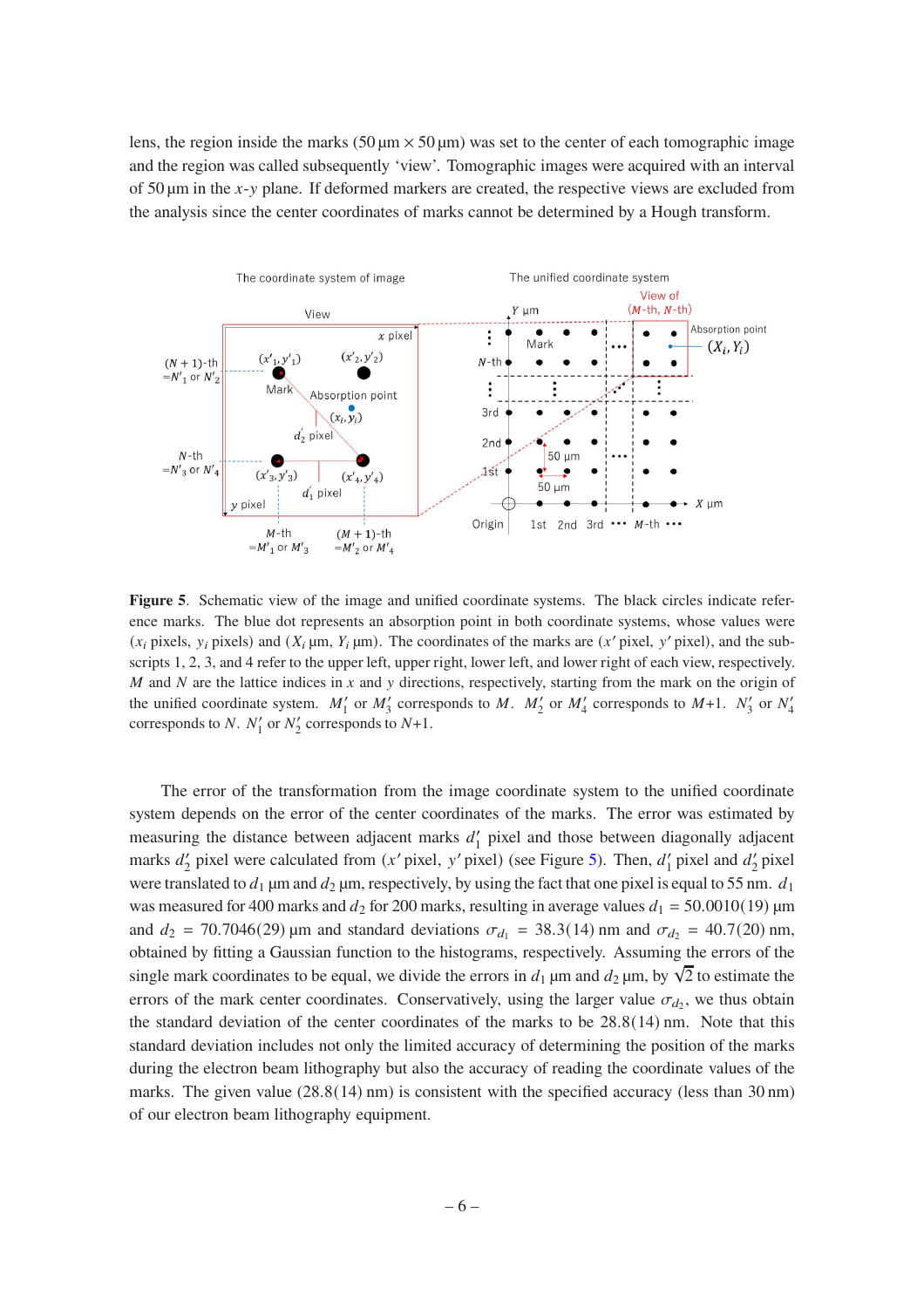The second issue solved by the new detector relates to measurements in a vacuum environment. If the nuclear emulsion would be exposed to a vacuum, the contained water would disperse quickly, causing cracking and peeling of the emulsion surface. The torsion would further lead to an increase in silver grains not related to tracks that would be recognized as noise (fog) in the image. To operate the emulsion in a vacuum nonetheless, we developed a holder to maintain the volume around it at atmospheric pressure (Figure [6\)](#page-8-1). The central part of the top cover was hollowed out in an area of  $10 \text{ mm} \times 80 \text{ mm}$  to prevent scattering of incident ultracold neutrons at the holder. The nuclear emulsion gel was applied to the central area of  $7 \text{ mm} \times 65 \text{ mm}$  to prevent contact with the holder. We conducted a durability test by placing a nuclear emulsion in this holder under a vacuum of  $3 \times 10^{-3}$  Pa for two days, corresponding to a typical duration for an exposure with ultracold neutrons. Subsequently, the state of the nuclear emulsion was confirmed with an optical microscope after development. Neither cracks nor the increase of fog was observed on the surface of it, which confirms that the holder serves its purpose.



<span id="page-8-1"></span>**Figure 6**. Holder allowing in-vacuum use of the emulsion detector. (left: photograph of the holder, right: schematic view of its cross section). The central part of the top cover of the holder was hollowed out to allow direct exposure of the surface of Si to vacuum. The yellow part of the schematic view shows the nuclear emulsion layer; the volume around it is kept at atmospheric pressure.

#### <span id="page-8-0"></span>**3 Measurement of the resolution using a gadolinium grating**

The spatial resolution of the improved detector was evaluated by acquiring a transmission image of a neutron-absorbing Gd grating that has a periodic structure along the  $X$ -axis direction (see Figure [7\)](#page-9-0) and creates a sharp shadow on the detector. Subsequently, the edges of the shadow were numerically analyzed by fitting the profile with an error function. This experiment was conducted at BL05 [\[19,](#page-24-9) [20](#page-24-10)] of the Materials and Life Science Experimental Facility in J-PARC using cold neutrons of approximately 1000 m/s. The 12  $\mu$ m thick grating was created by vapor deposition of Gd from an oblique angle on a Si mold with a comb-like structure of period of 9.00  $\mu$ m (measured by confocal microscopy), and the opening of the Gd grating was  $4 \mu m$  [\[21](#page-24-11)]. Figure [8](#page-10-0) shows an electron micrograph of the cross section of a similar Gd grating made by the same process. A nuclear emulsion wrapped with two aluminum foils with a total thickness of 20  $\mu$ m for light shielding was placed behind the Gd grating. The detector was then exposed through the Gd grating for  $2.0 \times 10^4$  s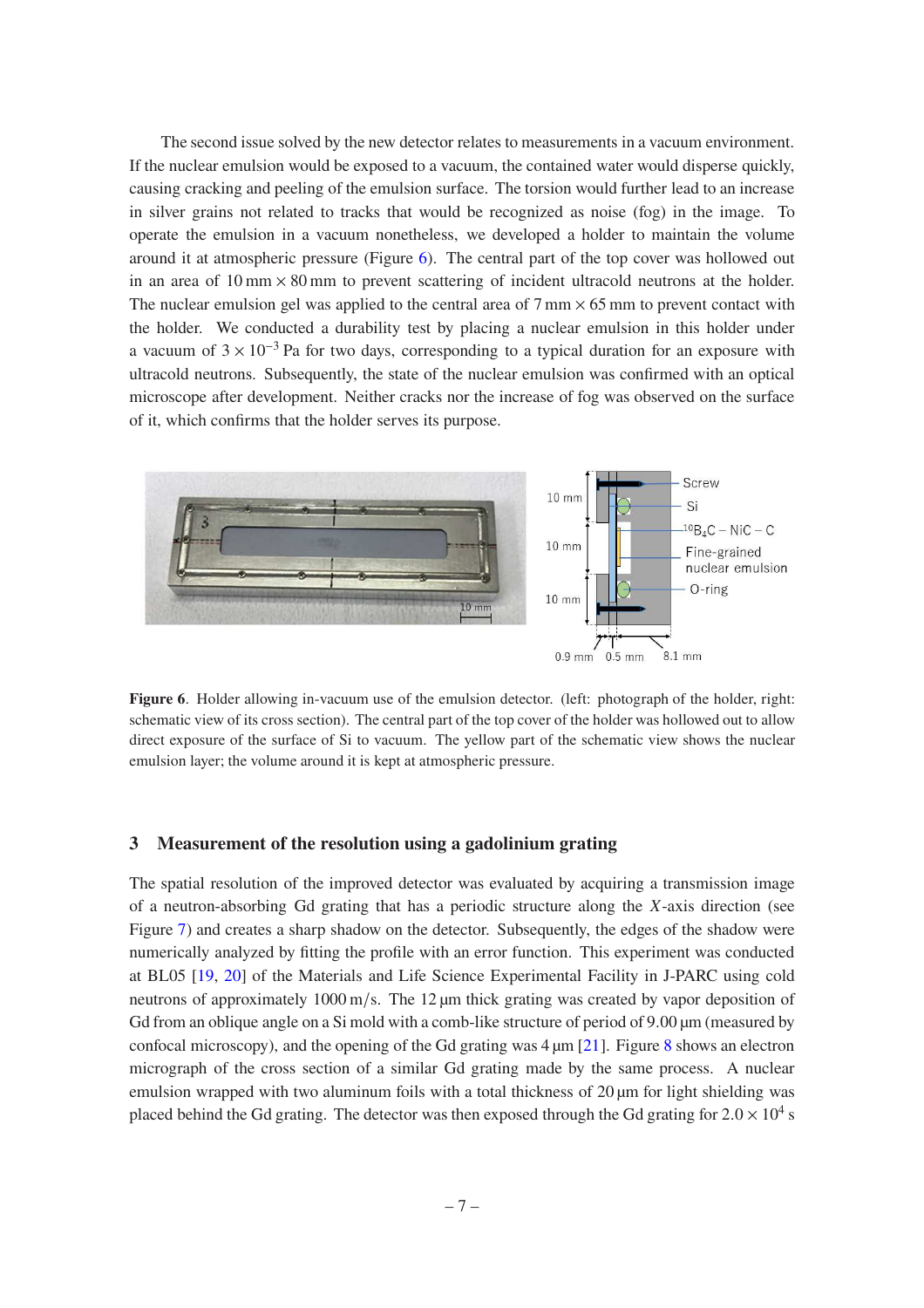using cold neutrons (Figure [7\)](#page-9-0) with a beam flux of  $7.6 \times 10^4$  neutrons/cm<sup>2</sup>/s, as measured with a <sup>3</sup>He proportional counter. We estimated the transmittance of the 12  $\mu$ m Gd layer to be 2%, which can be ignored. Due to the geometric view factor given by the Gd grating, one-third of the total beam reached the detector. From the total number of impeding neutrons, and the track count on the detector we determined a detection efficiency of 0.50 %. This corresponds well to the theoretical estimate 0.65 % (corresponding to  $3.3 \times 10^2$  tracks per 100  $\mu$ m × 100  $\mu$ m) based on the thickness of the <sup>10</sup>B<sub>4</sub>C layer. The beam divergence angle was  $5.6 \times 10^{-2}$  mrad and 0.56 mrad in the X-axis and  $Y$ -axis direction, respectively.



<span id="page-9-0"></span>**Figure 7**. Setup for the measurement of cold neutron detection resolution. The Gd grating is located on the downstream side of a Si-slab placed in front of the detector. A Si plate was inserted to separate the emulsion layer from the Al foil to avoid the chemical effects of Al on the emulsion.

Figure [10](#page-12-0) shows an image of the detector taken with an optical microscope after development, in which the striped distribution of tracks can clearly be seen. We acquired the absorption points using the analysis method explained in Section [1.](#page-2-0) The reconstructed tracks were classified into four types: 'Track', 'Track+Track', 'Track+Dust/Fog', and 'Dust/Fog' as shown in Figure [9.](#page-11-0) 'Track' means that all grains belong to an original track. 'Track+Track' is an erroneously reconstructed track that consists of grains originally belonging to different tracks. 'Track+Dust/Fog' means that some grains of the track are fog or dust origin. 'Dust/Fog' means that all grains are dust or fog origin. The types other than 'Track' were treated as noise. Since the grains of a track that was categorized as noise are not distributed on a straight line, it is considered that the  $\chi^2$ /ndf of the corresponding line fit is increased with respect to a regular track. Therefore, the noise contamination rate can be reduced by not using reconstructed tracks with a large value of  $\chi^2$ /ndf in the analysis.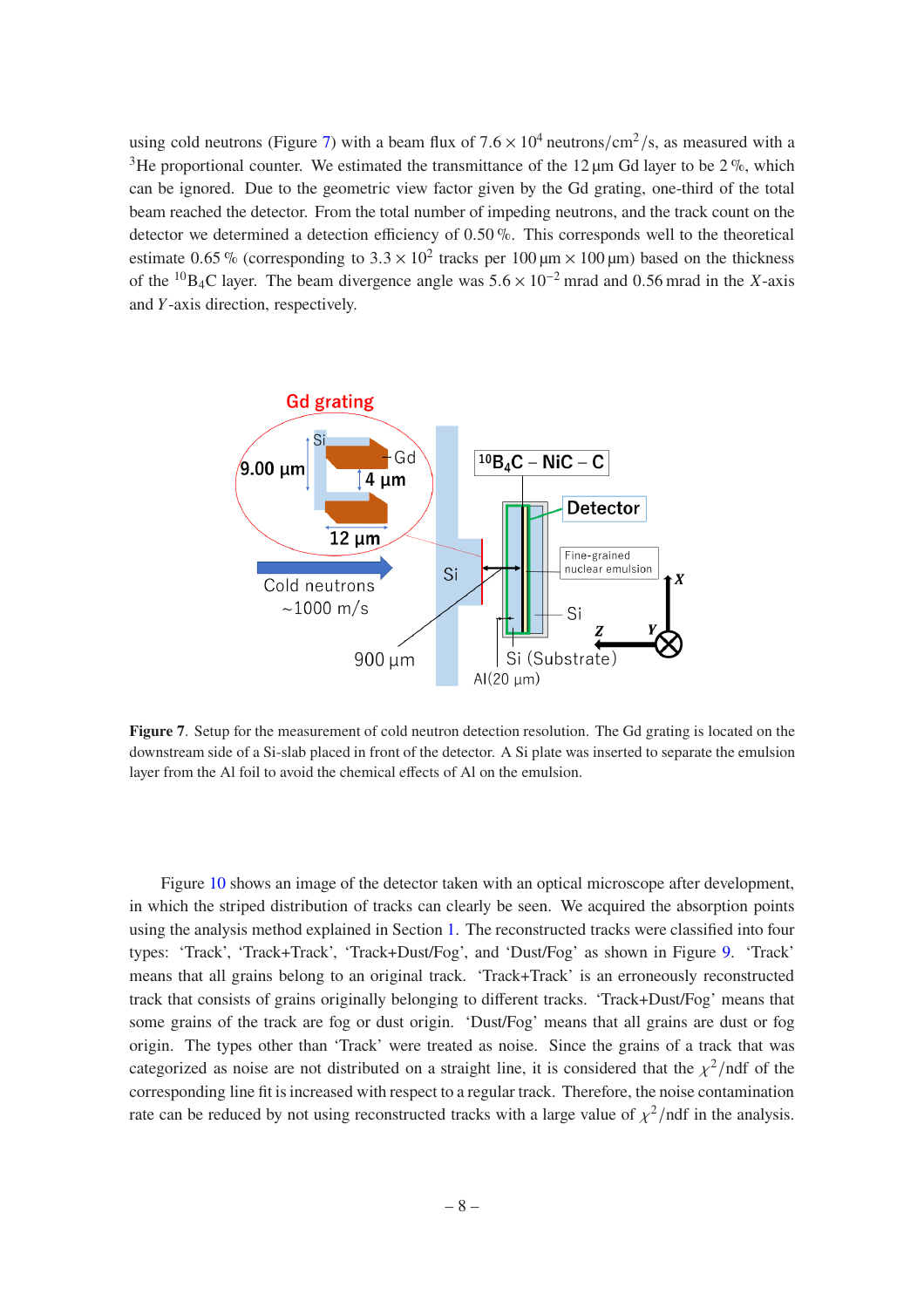

<span id="page-10-0"></span>**Figure 8**. Electron micrograph showing a cross section of a Gd grating that was manufactured by the same process as that used in this experiment. The thickness of Gd in (1) is not sufficient to prevent cold neutrons from passing. We used the transmission image of the edge (2) for the estimation of the resolution of the detector.

 $\chi^2$  was acquired by the following formula,

$$
\chi^2 = \sum_{i} \left( \left( \frac{\delta R_i}{\delta a \sqrt{1 + \left( \frac{\delta b}{\delta a} \right)^2 \tan^2 \theta}} \right)^2 + \left( \frac{\delta L_i}{\delta a} \right)^2 \right),\tag{3.1}
$$

where

$$
\begin{pmatrix} \delta R_i \\ \delta L_i \end{pmatrix} = \begin{pmatrix} \cos \phi & \sin \phi \\ -\sin \phi & \cos \phi \end{pmatrix} \begin{pmatrix} x_t (z_i) - x_i \\ y_t (z_i) - y_i \end{pmatrix}.
$$
 (3.2)

Here,  $\theta$  and  $\phi$  are the angle of a track in a spherical coordinate system, the coordinates of the *i*-th grain are  $(x_i, y_i, z_i)$ , those of the reconstructed track at  $z_i$  are  $(x_t(z_i), y_t(z_i))$ ,  $\delta a = 57$  nm is the standard deviation in the  $\delta L_i$  direction, and  $\delta b = 300$  nm is the standard deviation in the z direction. In order to systematically remove noise from our data, we introduce the empirical criterion  $\chi^2$ /ndf < 2. This cutoff value was determined by analyzing the typical  $\chi^2$ /ndf for reconstructed tracks belonging to the four categories described above (see also Figure [9\)](#page-11-0). For this purpose, we randomly selected 20 reconstructed tracks and classified them according to their respective  $\chi^2$ /ndf as shown in Table [1.](#page-11-1) The number of survived tracks after applying the cutoff was 3022.

The distribution of the length of survived tracks used in the analysis is shown in Figure [11.](#page-13-0) The analyzed region was 500  $\mu$ m  $\times$  500  $\mu$ m, and the coordinates of the absorption points obtained in each view was converted into the unified coordinate system using Equation [2.1.](#page-5-2) Figure [12](#page-14-0) shows a plot of the absorption points. A striped pattern corresponding to that of the structure of the Gd grating can be observed in the plot, as expected. In order to remove an overall tilt angle  $\alpha$  and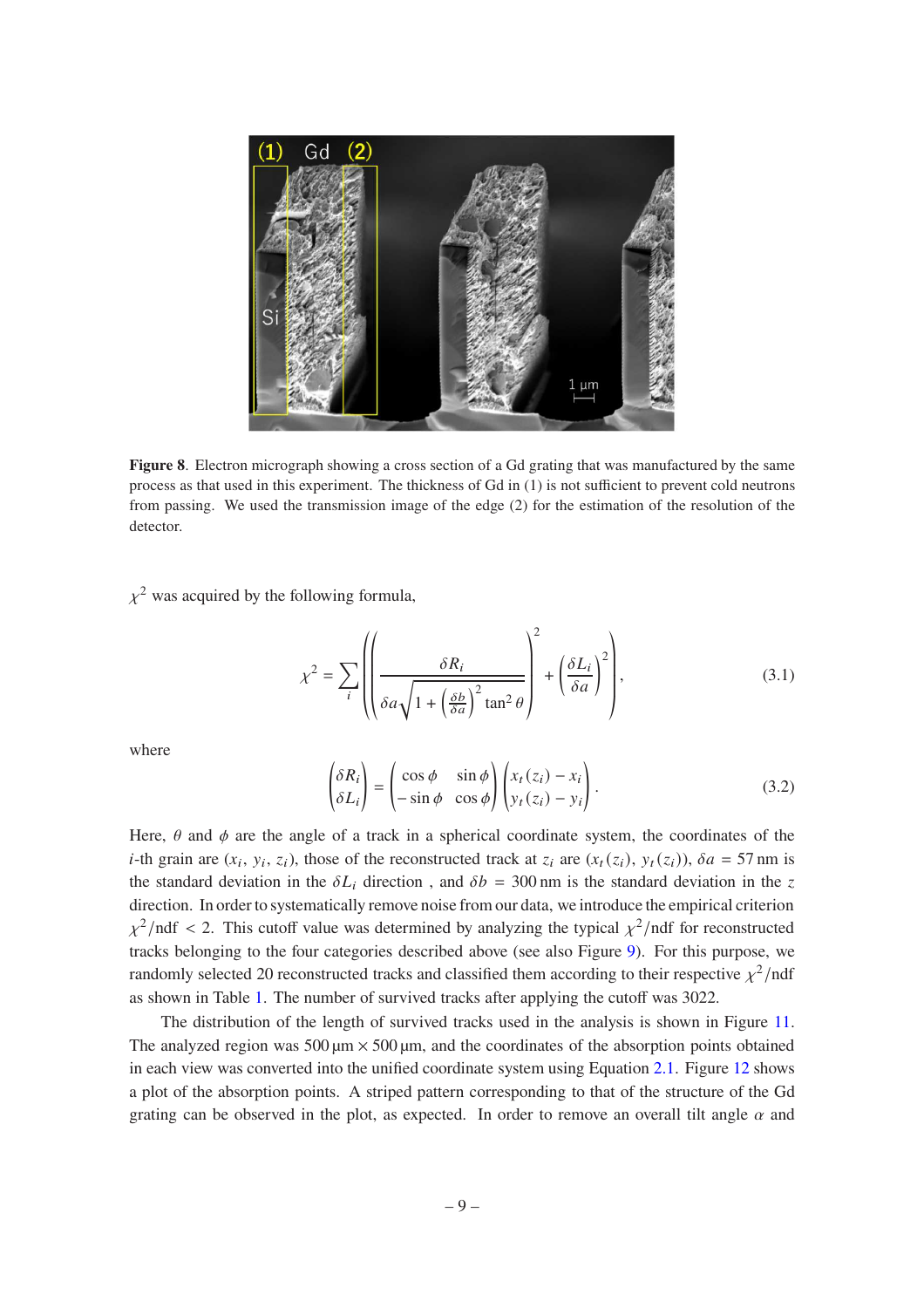

<span id="page-11-0"></span>**Figure 9**. Classification of the reconstructed tracks. The reconstructed tracks were classified into four types. Red lines show reconstructed tracks. Black dots show silver particles. White dots of 'Track+Track' show silver particles on a track originally belonging to a different track than that of black dots. Blue ellipses of 'Track+Dust/Fog' or 'Dust/Fog' show fog or dust.

**Table 1.** Classification of 20 randomly selected reconstructed tracks according to their  $\chi^2$ /ndf, used to empirically set the threshold for acceptance  $\chi^2$ /ndf < 2. These tracks were visually checked and classified as described in the main text.

<span id="page-11-1"></span>

| $\chi^2$ /ndf  |     | $0.00 - 0.67$ $0.67 - 1.33$ $1.33 - 2.00$ $2.00 - 2.67$ |     |     |
|----------------|-----|---------------------------------------------------------|-----|-----|
| Total events   | 939 | 1267                                                    | 816 | 529 |
| <b>Track</b>   | 17  | 16                                                      | 14  |     |
| Track+Track    |     |                                                         |     | 10  |
| Track+Dust/Fog |     |                                                         |     |     |
| Dust/Fog       |     |                                                         |     |     |
| Checked tracks | 20  | 20                                                      |     |     |

determine the period d of the pattern, we use the Rayleigh test function  $R(\alpha, d)$  [\[22](#page-24-12), [23](#page-24-13)]:

$$
R(\alpha, d) = \frac{2}{N} \left( \left( \sum_{i} \sin \left( \frac{2\pi x_i(\alpha)}{d} \right) \right)^2 + \left( \sum_{i} \cos \left( \frac{2\pi x_i(\alpha)}{d} \right) \right)^2 \right),\tag{3.3}
$$

where

<span id="page-11-2"></span>
$$
x_i = X'_i \cos \alpha + Y'_i \sin \alpha + x_m, \qquad (3.4)
$$

and

$$
\begin{pmatrix} X_i' \\ Y_i' \end{pmatrix} = \begin{pmatrix} X_i - x_m \\ Y_i - y_m \end{pmatrix}.
$$
\n(3.5)

Here, N is the total number of absorption points,  $(X_i, Y_i)$  are the coordinates in the unified coordinate system [c.f. Equation [2.1\]](#page-5-2), and  $(x_m, y_m)$  are the average values of the coordinates of all absorption points. Optimum values  $\alpha_m = -1.623(30) \times 10^{-2}$  rad and  $d_m = 8.9997(26)$  µm were obtained by maximizing  $R(\alpha = \alpha_m, d = d_m)$  numerically. The detected period is consistent with the designed value of the Gd grating, 9.00 µm.

Subsequently, the tilt was removed from the data by rotating coordinates by  $-\alpha_m$  using Equa-tion [3.4.](#page-11-2) The histogram of the distribution of the absorption points folded with the period of  $d_m$ ,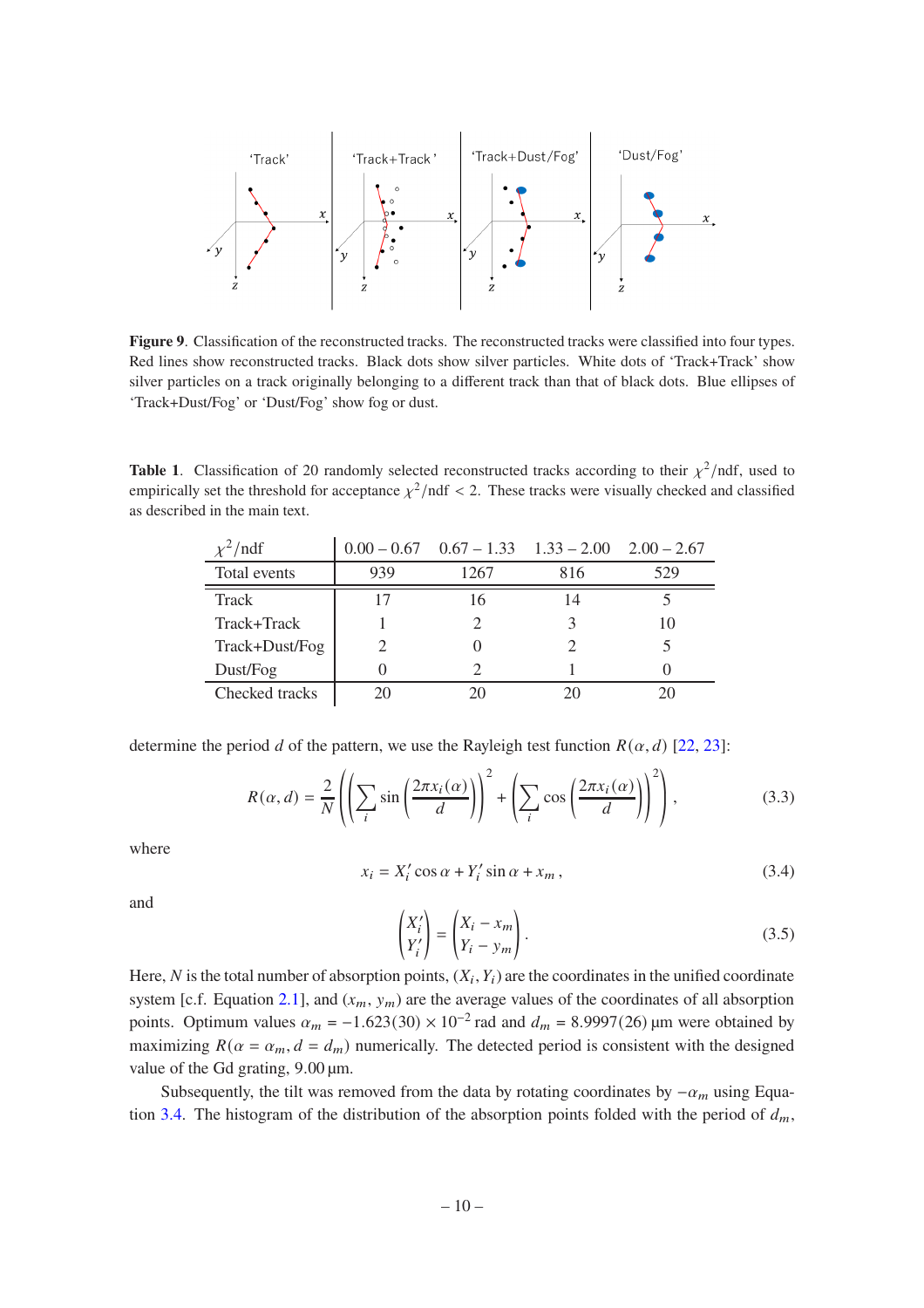

**Figure 10**. Transmission image of Gd grating.

i.e.,  $x_i$  modulo  $d_m$ , is given in Figure [14.](#page-15-0) A peak corresponding to the opening of the Gd grating was observed from 3.5 to 7.0  $\mu$ m. In addition, it was understood that the part from 4 to 5  $\mu$ m corresponded to (1) in Figure [8](#page-10-0) because the number of events from 4 to  $5 \mu m$  of the horizontal axis in Figure [14](#page-15-0) was smaller than the number of events from 5 to 6  $\mu$ m. The transmission image corresponding to  $(1)$  is more blurred than that corresponding to  $(2)$  since the thickness of Gd in  $(1)$ is not sufficient. Therefore, we did not use the left side of the transmission image but the right side of it. We fitted the right edge of the data in Figure [14](#page-15-0) with the error function:

<span id="page-12-1"></span><span id="page-12-0"></span>
$$
f(x) = A \left( \frac{1}{\sqrt{2\pi}\sigma} \int_{x}^{\infty} \exp\left(-\frac{(t-\mu)^2}{2\sigma^2}\right) dt \right) + B,\tag{3.6}
$$

where  $\mu$  µm is the coordinate of the edge of a stripe on the detector,  $\sigma$  µm is the effective blurring of the distribution,  $\vec{A}$  is a scaling factor of the distribution, and  $\vec{B}$  is the amount of background noise. All of the mentioned variables were used as free parameters of the fit. Since the cross section of the sputtered Gd layer is not a perfect rectangle as shown in Figure [8,](#page-10-0) it is assumed that  $\sigma$  becomes larger than a certain value. Assuming that all Gd shapes are the same as in Figure [8,](#page-10-0) the thickness distribution can be obtained from the figure. The lower limit of  $\sigma$  was 0.14 µm by fitting the transmission image estimated from the thickness distribution with Equation [3.6.](#page-12-1) The fitting result is shown in Figure [15.](#page-15-1) We obtain a spread of  $\sigma = 0.56(8)$  µm, which includes the effects of the intrinsic resolution of the detector, the accuracy of the connecting of views using the reference marks, the spread of the beam, the shape of the Gd grating, and the variation in the amount of Gd on each Si mold. It is therefore reasonable to state that the intrinsic resolution of the detector is expected to be better than the given value. The divergence angle of the beam in the  $x$ -axis direction (horizontal axis in Figure [14\)](#page-15-0) was obtained by rotating the original divergence angle by  $-\alpha_m$ . The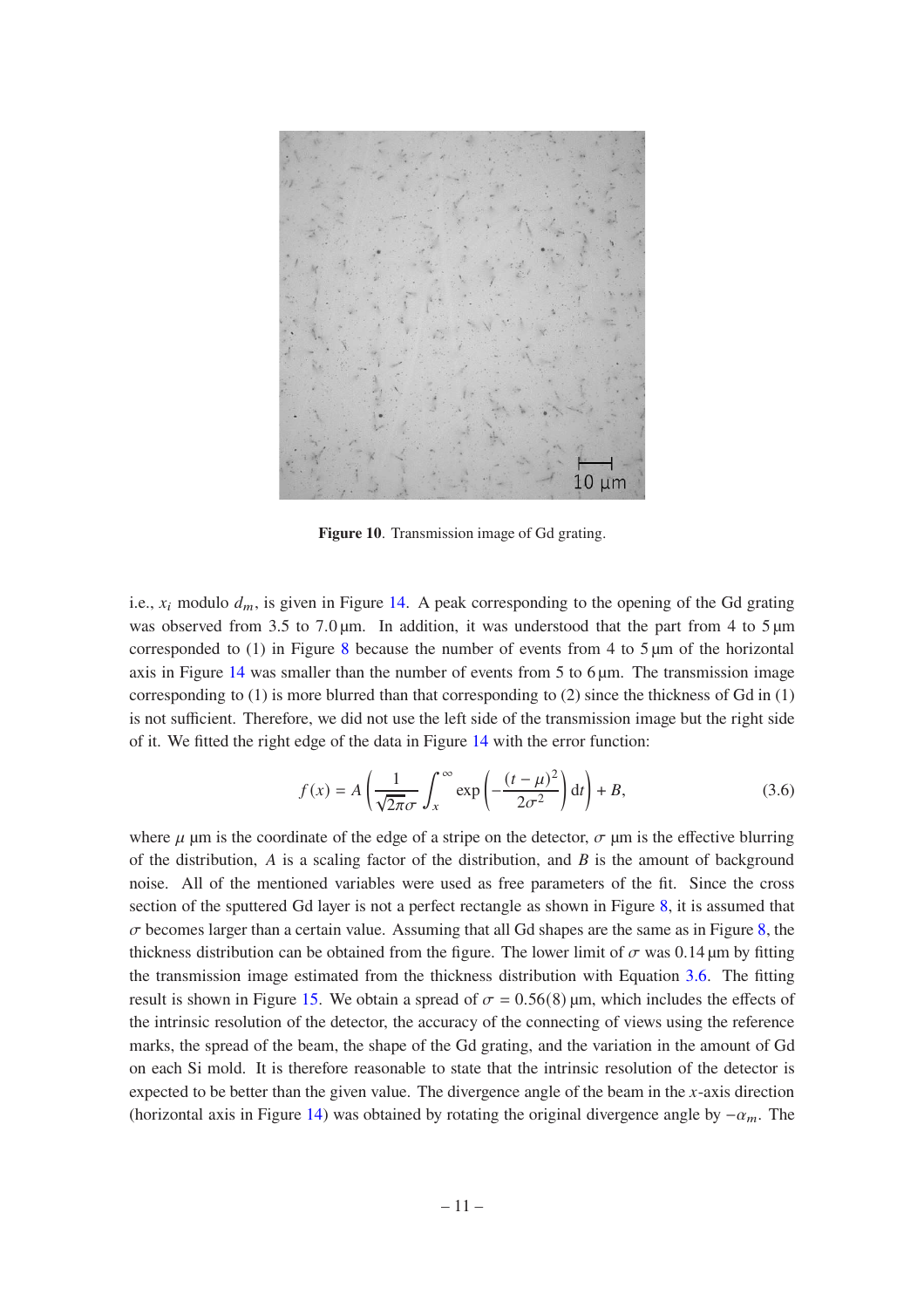

<span id="page-13-0"></span>**Figure 11**. Distribution of the length of survived tracks in the analysis. The figure shows the length from the absorption points to the ending points of the grain, assuming the absorption reaction happens in the middle of the thickness of  ${}^{10}B_4C$  layer. The two peaks of the distribution correspond to ranges of tracks of  ${}^{7}Li$ nuclei and  $\alpha$ -particles with theoretical center values of 2.7(4) µm and 5.2(4) µm in the emulsion, calculated by SRIM-2013, respectively. Slight differences from the calculated values are explained with the error of the shrinkage rate of the emulsion layer during the development.

maximum value was  $6.5 \times 10^{-2}$  mrad. The distance between the Gd grating and the <sup>10</sup>B<sub>4</sub>C layer of the detector was 900 µm; hence, the spread of the transmission image due to the divergence angle was 60 nm. It was considered that probably the variation in the amount of Gd on each Si mold was dominant for the value of the resolution.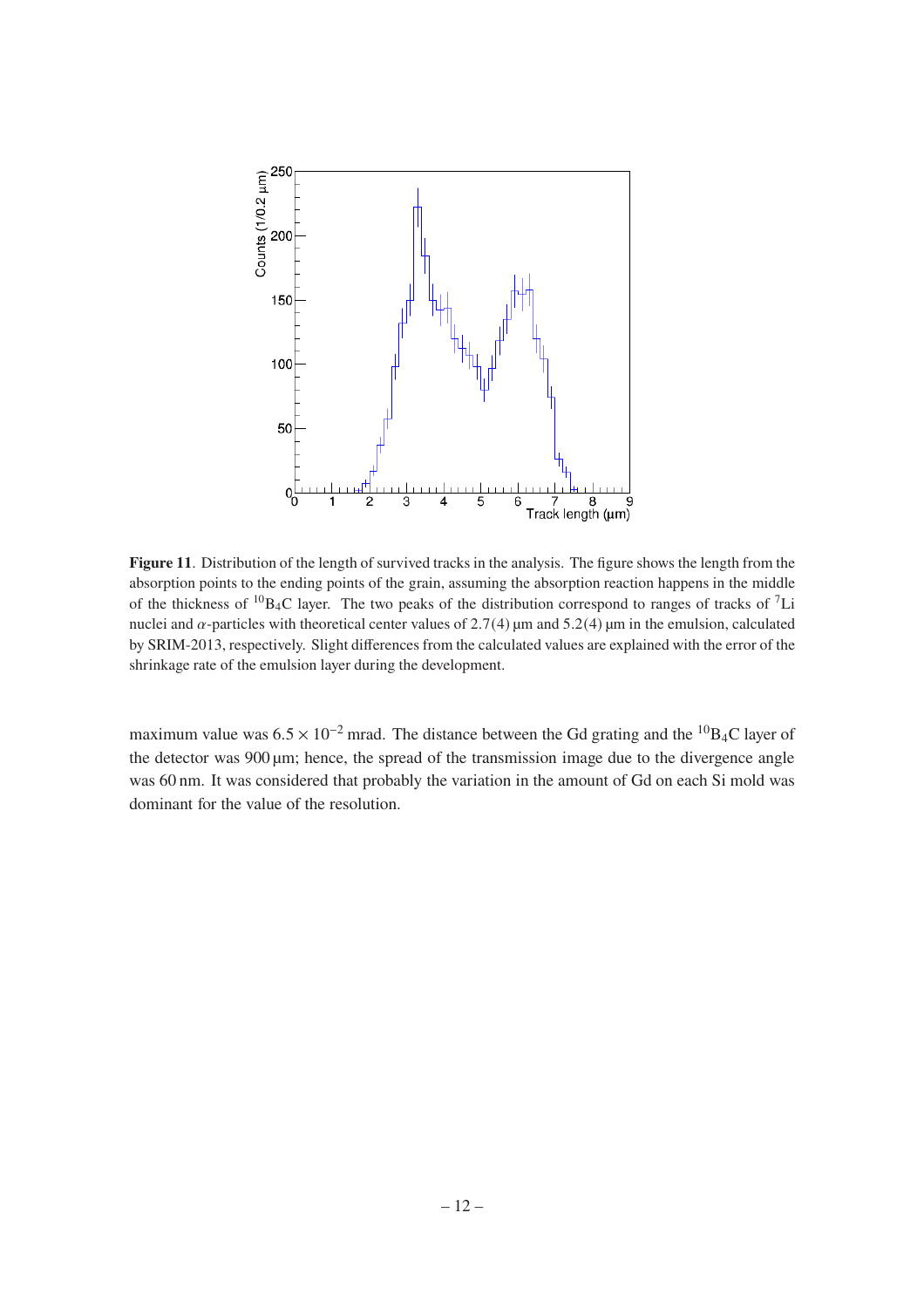

<span id="page-14-0"></span>**Figure 12**. Distribution of absorption points of neutrons that passed through the Gd grating.



**Figure 13**. Results of the Rayleigh test. The color coding expresses the value of the Rayleigh test function  $R(\alpha, d)$ . The brightest R point indicates the optimum values of  $\alpha$  and  $d$ .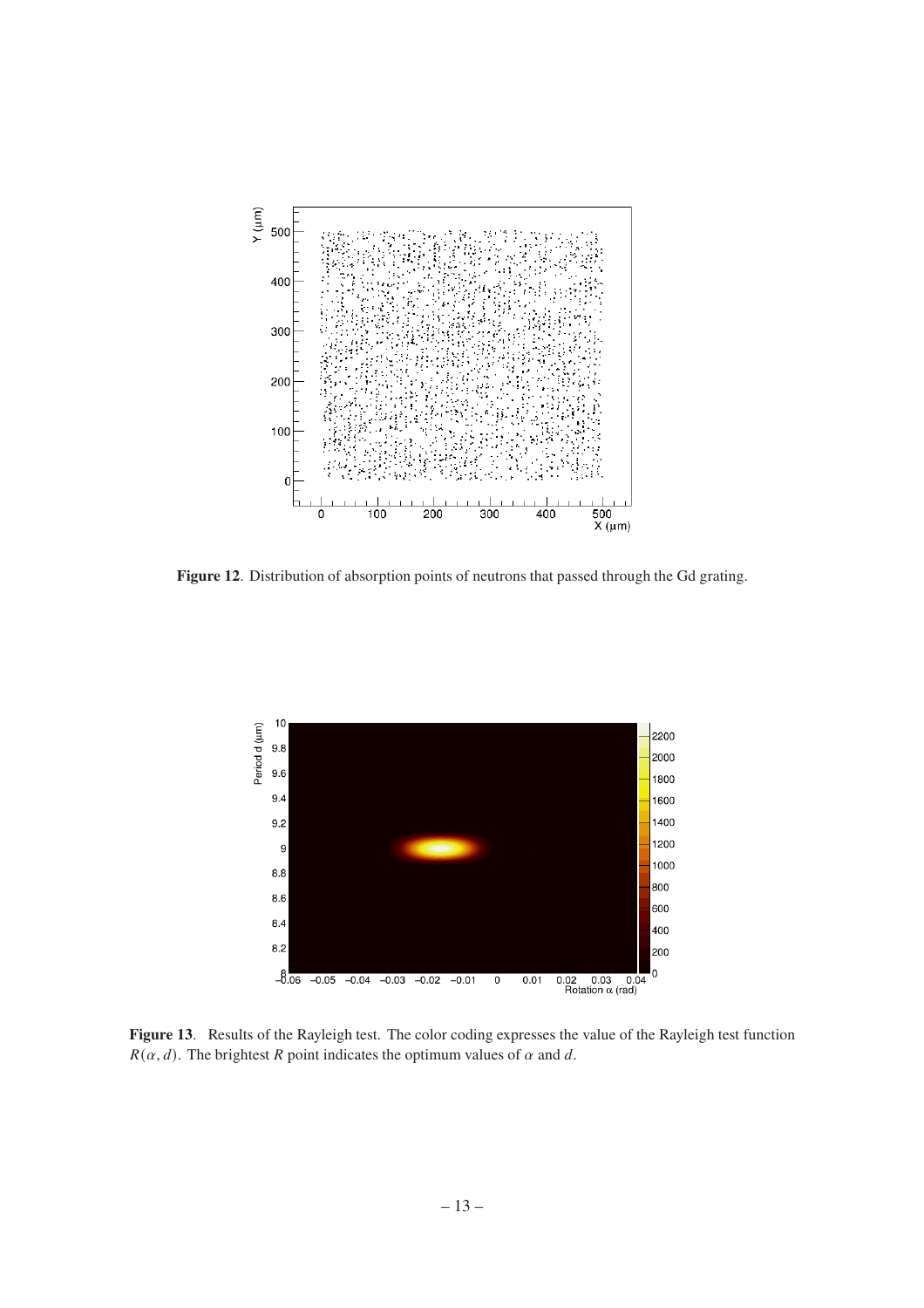

<span id="page-15-0"></span>**Figure 14**. Distribution of  $x_i$  modulo  $d_m$  in the Gd transmission measurement. The resolution of the detector was evaluated using  $x_i$  modulo  $d_m > 5.0 \mu$ m whose region corresponded to the sharp edge of Gd grating.



<span id="page-15-1"></span>Figure 15. Fit result of the absorption points around the Gd grating edge. The blue histogram data is an excerpt of the data in Figure [14](#page-15-0) for  $x_i$  modulo  $d_m > 5.0$  µm. The red line shows the result of the least squares fit of Equation [3.6](#page-12-1) to the data.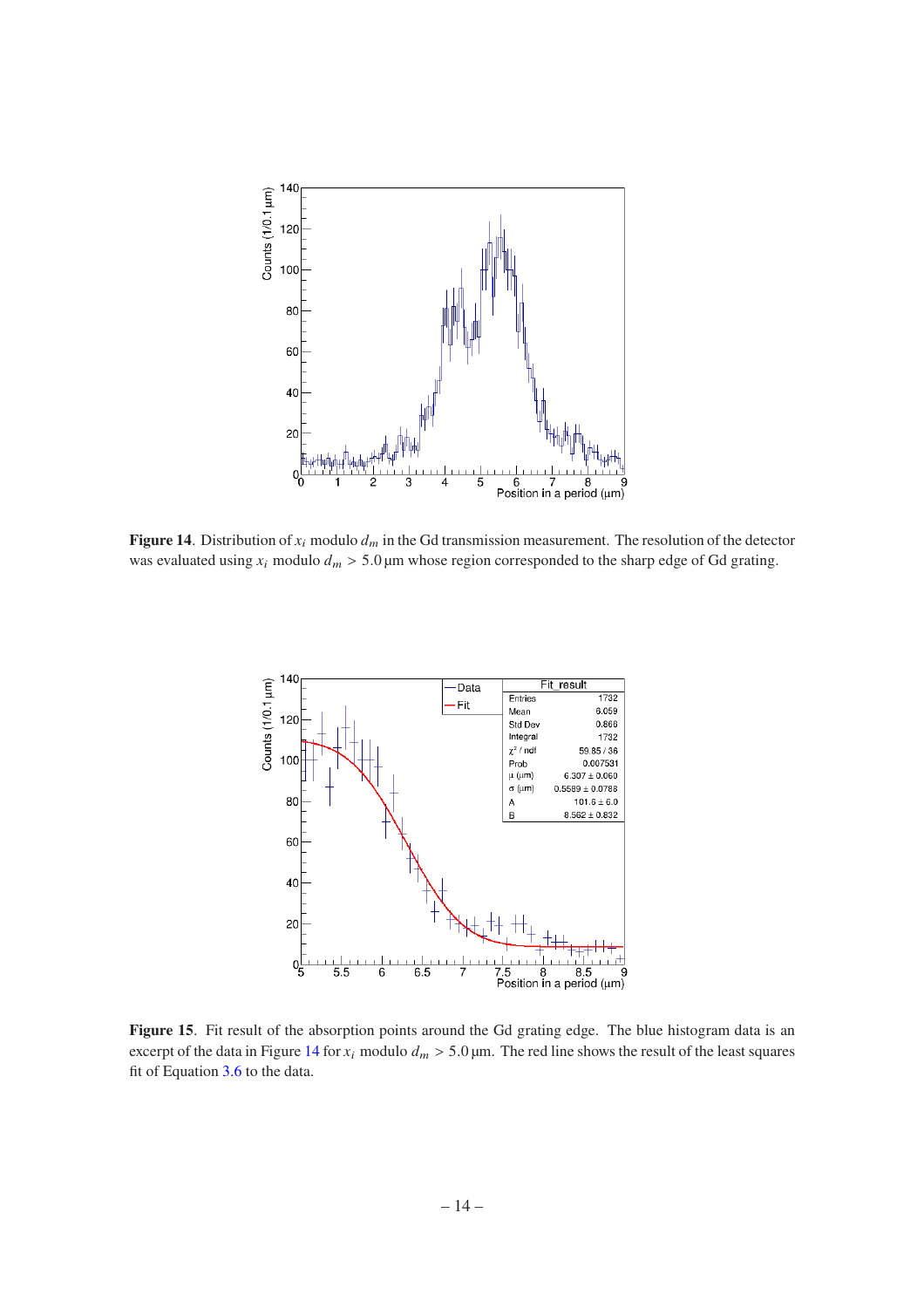#### <span id="page-16-0"></span>**4 Measurement of the spatial distribution of quantized UCNs**

As a demonstration of our emulsion detector, we attempted to measure the spatial distribution of UCNs that take quantized states in the potential well created between the Pseudo-Fermi potential of a horizontal flat mirror and the gravitational potential of the Earth, a system commonly known as 'quantum bouncer' [24]. This experiment was conducted at PF2 of the Institut Laue-Langevin. The experimental setup is shown in Figure [16.](#page-16-1) A combination of a flat mirror with a rough absorber/scatterer on top, separated by precision spacers of nominal thickness 30 µm creates a selector for vertical energy states of neutrons [25]. At the exit of the selector, neutrons arrive in one of the lowest few gravitational quantum states [\[26](#page-25-0)]. The mirror, absorber/scatterer and vacuum chamber in Figure [16](#page-16-1) were taken from the *q*Bounce experiment [\[3](#page-23-6)]. Both the flat mirror and the rough absorber/scatterer are made of borosilicate glass. The size of the mirror was 15 cm and 20 cm in the  $Z$ - and  $X$ -axes, respectively. The size of the absorber/scatterer was 15 cm and 10 cm in the  $Z$ -axis and the  $X$ -axis directions, respectively. All parts of the setup were installed in a vacuum chamber, and the detector was exposed with UCNs for 16 hours in a vacuum of 1 Pa or less, where the scattering by air can be neglected. The beam flux was estimated to be 0.21 neutrons/s for the region exposed to neutrons from an actual measurement using a gas detector with a  $^{10}B$ layer [\[26](#page-25-0)]. The velocity distribution of the UCNs was measured using an aperture system as shown in Figure [17.](#page-17-0) Two plates of borated Al create a slit at horizontal and vertical distances  $w$  and  $h$ , respectively. The slit together with the gap between the absorber/scatterer and flat mirror define a flight parabola that selects the horizontal velocity  $\nu$  according to

$$
v = \sqrt{\frac{gw^2}{2h}},\tag{4.1}
$$

where  $g$  is the gravitational acceleration. The velocity distribution was measured by varying  $h$  and counting the admitted UCNs by a gas detector as shown in the left of Figure [17.](#page-17-0) The result of this measurement is plotted on the right of Figure [17](#page-17-0) and shows an almost Gaussian distribution with a mean of 9.53 m/s and a standard deviation of 2.18 m/s.



<span id="page-16-1"></span>**Figure 16**. Setup for obtaining the quantized spatial distribution of UCNs. The figures on the left and right show the schematic view of the setup of the measurement of coordinates and velocity of UCNs, respectively. The distance from the exit of the mirror and absorber/scatterer to  ${}^{10}B_4C$  layer is 1.5 µm.

We reconstructed the tracks and classified them as explained in Section [3.](#page-8-0) The result of the classification and the number of total events are summarized in Table [2.](#page-17-1) The reason for the noise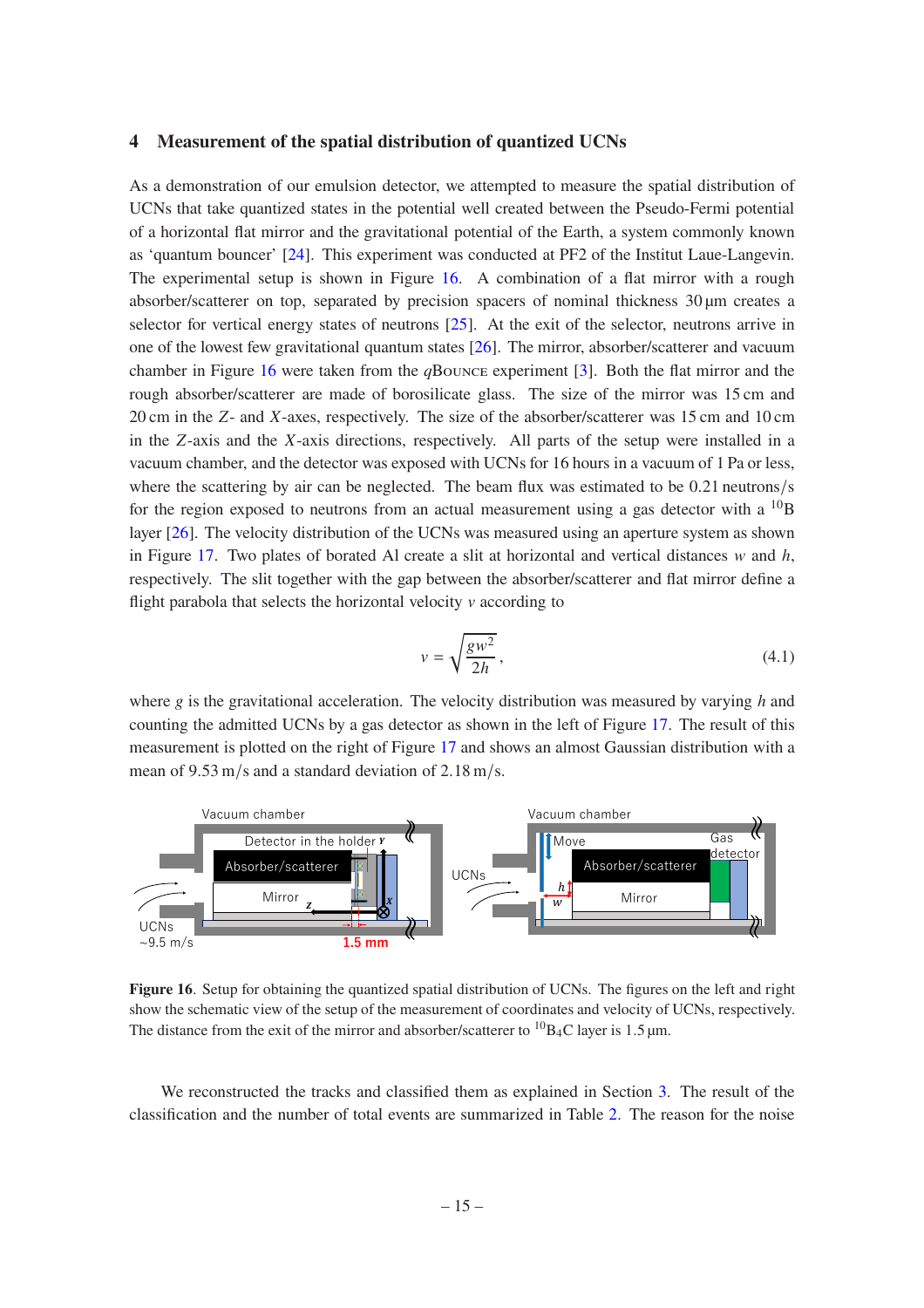

<span id="page-17-0"></span>**Figure 17**. Measured velocity distribution at the UCN beam of the PF2 installation. The counts of UCNs of  $4 - 11$  m/s were measured using a gas detector with a <sup>10</sup>B layer.

contamination rate here being lower than in the analysis of Gd grating is that the tracks are less likely to overlap in this measurement due to the smaller density of tracks on the detector.

Figure [18](#page-18-0) shows the distribution of the scanned area and the absorption points (red) of neutrons. The area shown in light blue in Figure [18](#page-18-0) shows the scanned region; green indicates areas that were excluded due to difficulties in the recognition of marks due to deformed reference marks or the presence of large dust particles on the surface of the C layer. The scanned area was 65 mm and 0.2 mm in the directions of the  $X$ - and  $Y$ -axes, respectively. The excluded area was  $2.7\%$  of the scanned area. We restricted our analysis to absorption points inside the purple lines, containing a total of 1821 tracks.

**Table 2.** Classification of 20 randomly selected reconstructed tracks depending on their  $\chi^2$ /ndf. These tracks were visually checked and classified as described in the main text.

<span id="page-17-1"></span>

| $\chi^2$ /ndf  |     | $0.00 - 0.67$ $0.67 - 1.33$ $1.33 - 2.00$ $2.00 - 2.67$ |     |     |
|----------------|-----|---------------------------------------------------------|-----|-----|
| Total events   | 729 | 830                                                     | 314 | 175 |
| <b>Track</b>   | 20  | 20                                                      | 19  | 14  |
| Track+Track    |     |                                                         |     |     |
| Track+Dust/Fog |     |                                                         |     |     |
| Dust/Fog       |     |                                                         |     |     |
| Checked tracks | 20  | 20                                                      |     |     |

The obtained line of absorption points was slightly tilted with respect to the horizontal axis as shown in Figure [18,](#page-18-0) due to the setting accuracy of the detector. From the least squares fit of the coordinates to a linear function, we obtained a rotation of 9.146(17) mrad and a small vertical offset that both were removed from the data. We created a histogram of the data along the vertical  $y$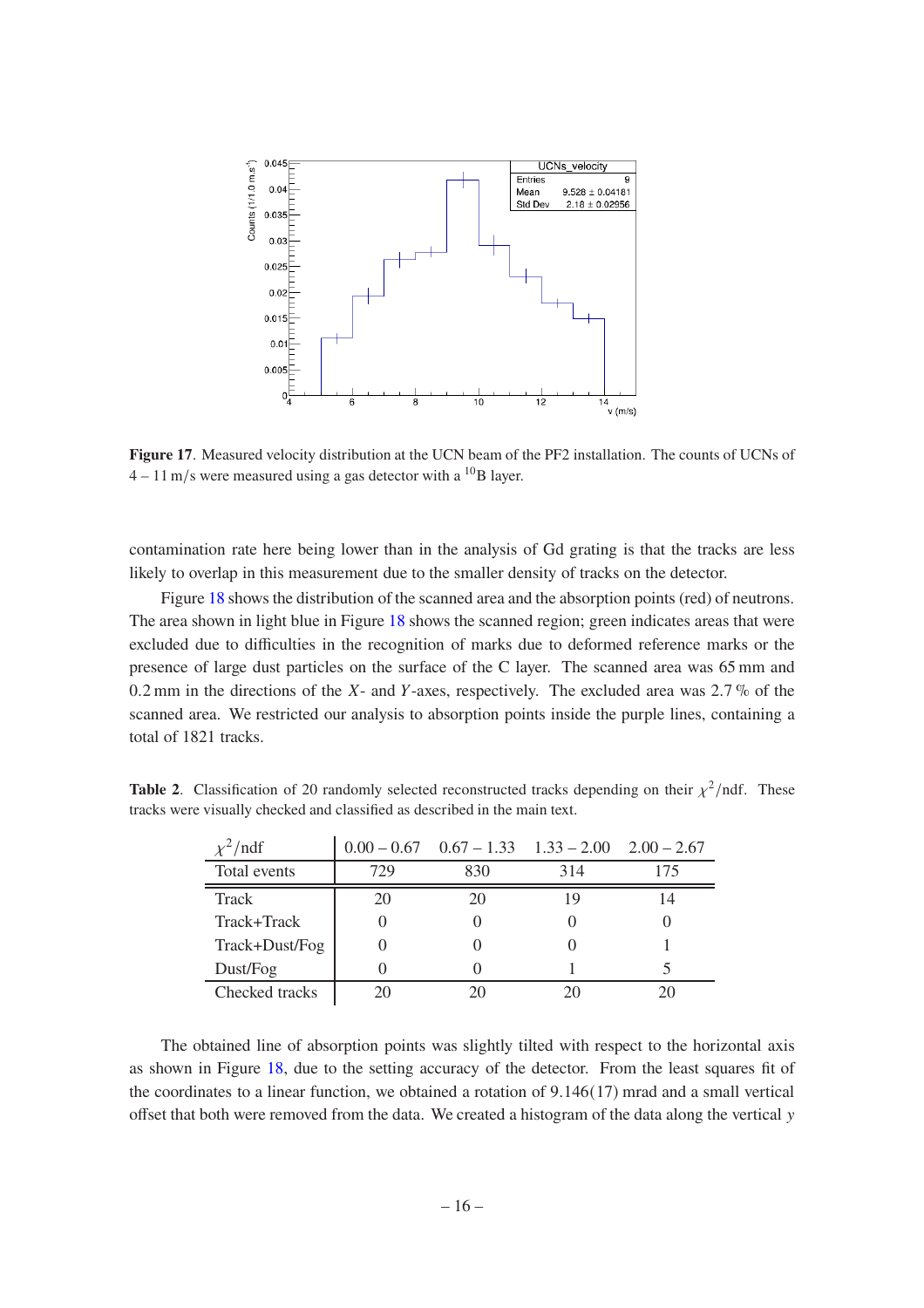

<span id="page-18-0"></span>**Figure 18**. Scanned area and the distribution of absorption points. The length of the vertical axis is 1/100 of the length of the horizontal axis.

direction shown in Figure [19,](#page-20-0) where the effect of the excluded area was considered. We compared the obtained distribution with the theoretical curve to verify the precision of the measurement and estimate the ratio of each quantum state. Neutrons bound by the pseudo-Fermi potential  $V_F$  of a horizontal surface from below and the gravitational potential  $mgy$  rising linearly with the distance y above the surface obey the Schrödinger equation [24]

<span id="page-18-1"></span>
$$
E\psi(y) = \left(-\frac{\hbar^2}{2m}\frac{\partial^2}{\partial y^2} + mgy + V_F\Theta(y_s - y)\right)\psi(y),\tag{4.2}
$$

where  $\psi$  is the wave function,  $y_s$  is the vertical coordinate of the mirror surface,  $\Theta$  is the Heaviside step function,  $m$  is the mass of a neutron,  $E$  is the energy of the system,  $\hbar$  is the reduced Planck constant, and g is the gravitational acceleration. Since  $V_F$  is several orders of magnitude larger than the neutron's kinetic energy in the vertical direction, we can safely assume the boundary condition

<span id="page-18-2"></span>
$$
\psi(y = y_s) = 0,\tag{4.3}
$$

for which neutrons cannot enter the mirror. The same is true for the rough surface of the absorber/scatterer. However, due to the stochastic roughness of this surface, an effective gap size  $d_e$ has to be considered at this boundary,

<span id="page-18-3"></span>
$$
\psi(y = y_s + d_e) = 0.
$$
\n(4.4)

When Equation [4.2](#page-18-1) is solved under the boundary conditions of Equation [4.3](#page-18-2) and [4.4,](#page-18-3) the eigenfunction of the  $n$ -th state can be written as,

$$
\psi_n(y) = C_n \text{Ai}\left(\frac{y}{y_0} - \frac{E_n}{E_0}\right) + D_n \text{Bi}\left(\frac{y}{y_0} - \frac{E_n}{E_0}\right),\tag{4.5}
$$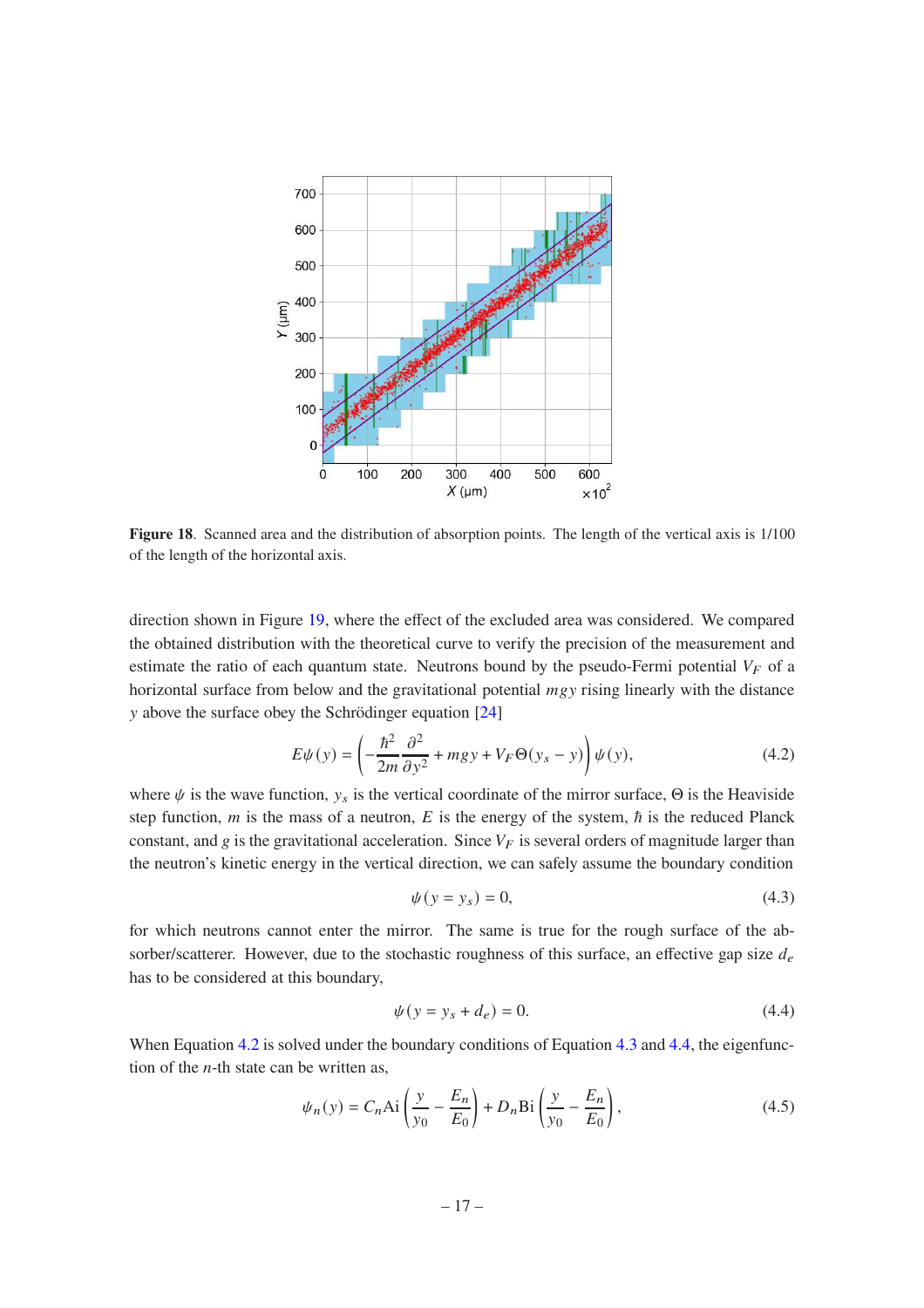where  $y_0$  and  $E_0$  are the characteristic scale and energy for the gravitational quantum states, respectively;

<span id="page-19-2"></span>
$$
y_0 = \left(\frac{\hbar^2}{2m^2 g}\right)^{\frac{1}{3}} \approx 5.9 \,\text{\mu m} \tag{4.6}
$$

and

$$
E_0 = mgy_0 \approx 0.60 \,\text{peV}.\tag{4.7}
$$

Here, Ai and Bi denote the Airy functions,  $C_n$  and  $D_n$  are normalization constants, and  $E_n$  is the energy of the  $n$ -th state.

For the evaluation of our experiment, we also need to consider the time evolution during free fall because the distance from the exit of the absorber/scatterer to the  ${}^{10}B_4C$  layer of the detector was  $\ell_0 = 1.5$  mm (see Figure [16\)](#page-16-1). Suppose that the *n*-th wave function at the exit of the mirror and absorber/scatterer is the initial state  $\psi_n(y, t = 0)$ , then the wave function reaching the <sup>10</sup>B<sub>4</sub>C layer can be computed from [\[27](#page-25-1)],

<span id="page-19-0"></span>
$$
\psi_n(y,t) = \int K(y, y', t) \psi_n(y', t = 0) \, dy', \tag{4.8}
$$

where

$$
K(y, y', t) = \sqrt{\frac{m}{2\pi\hbar t}} \exp\left(\frac{i}{\hbar}S(y, y', t)\right)
$$
(4.9)

and

$$
S(y, y', t) = \frac{m}{2t} \left( y' - y - \frac{1}{2}gt^2 \right)^2 + mgyt - \frac{1}{6}mg^2t^2.
$$
 (4.10)

Here,  $t = l_0/v$ , v is the horizontal velocity of the neutrons.

In order to compare our theoretical prediction based on Equation [4.8](#page-19-0) with our measurements, we used a model which was given by an ideal function with infinitely high spatial resolution. However, the fit resulted in an extremely small p-value of  $5.4 \times 10^{-17}$ , indicating a low statistical probability that the model represents the data well and the necessity to add the effect of the blurring to the model. Therefore, we used a model given by the following function which was a convolution of the previous model and Gaussian function:

<span id="page-19-1"></span>
$$
f(y) = A \sum_{n=1}^{N} \left( \frac{P_n}{\sqrt{2\pi}\sigma} \int_{-3\sigma}^{3\sigma} |\psi_n(y - y_s - y'', t)|^2 \exp\left( -\frac{y''^2}{2\sigma^2} \right) dy'' \right) + B,\tag{4.11}
$$

where  $N$  is the maximum number of the quantum state,  $\overline{A}$  is the magnification of the distribution, B is the amount of background noise,  $\sigma$  represents the blurring of the distribution, and  $P_n$  is the relative probability of quantum state *n* obeying  $\sum_{n=1}^{N} P_n = 1$ . In Equation [4.11,](#page-19-1) the effects of interference terms are ignored, which is reasoned by these terms becoming extremely small on average due to the random phase of each neutron.

This model was then used in the least squares fits to the histogrammized data from our measurement. We used A, B,  $y_s$ ,  $\sigma$ , and  $P_n$  ( $n = 1, 2, ..., N-1$ ) as free parameters. N and  $d_e$  were varied by hand but kept fixed for each fit. The true value of the effective gap  $d_e$  was assumed to lie between 26 µm and 36 µm, considering the measured value of the gap and the effect of the roughness. We performed fits with the values  $d_e = 26$ , 31, and 36 µm. For N, we initially restricted ourselves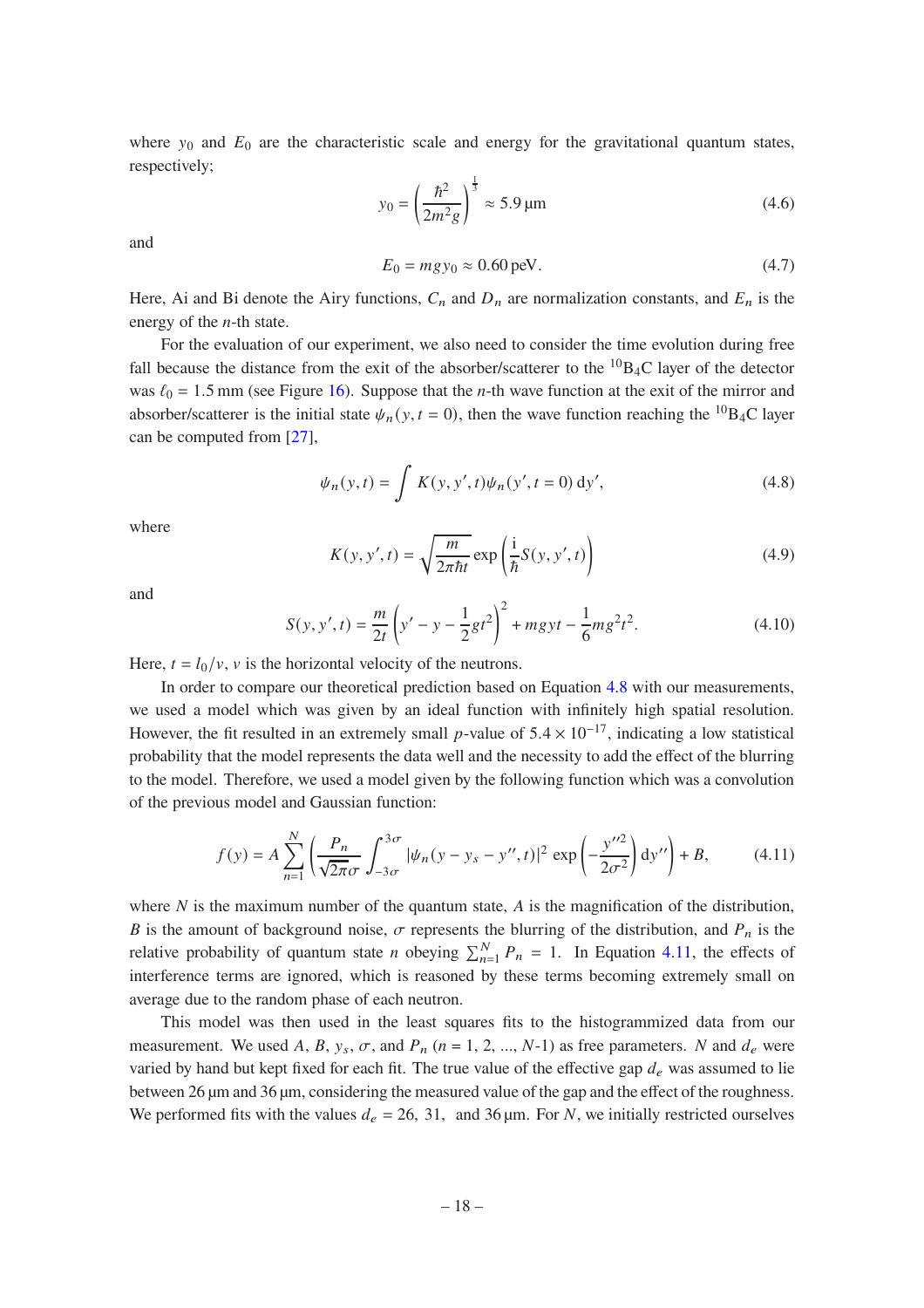to the most probable cases  $N = 3$  and  $N = 4$ . Generally, for  $N = 4$ , the probability  $P_4$  of the state  $n = 4$  becomes almost zero (except for the case of  $d_e = 26 \,\mu\text{m}$ ). In the latter case,  $P_4$  was the largest of all states, which we consider an artifact caused by fixing  $d_e$  to a value far from the real one. Therefore, the number of states was fixed to be  $N = 3$  in all subsequent fits.



<span id="page-20-0"></span>Figure 19. Fit result using Equation [4.11,](#page-19-1) which includes the effect of blurring. The effective gap was fixed to 31 µm and the maximum number of the quantum state was 3. The blue histogram shows the distribution of obtained absorption points. The red line shows the best fit result obtained with model  $f(y)$ . Dashed lines of green, purple, and light blue show the probability distributions of the ground state, the first excited state, and the second excited state, respectively.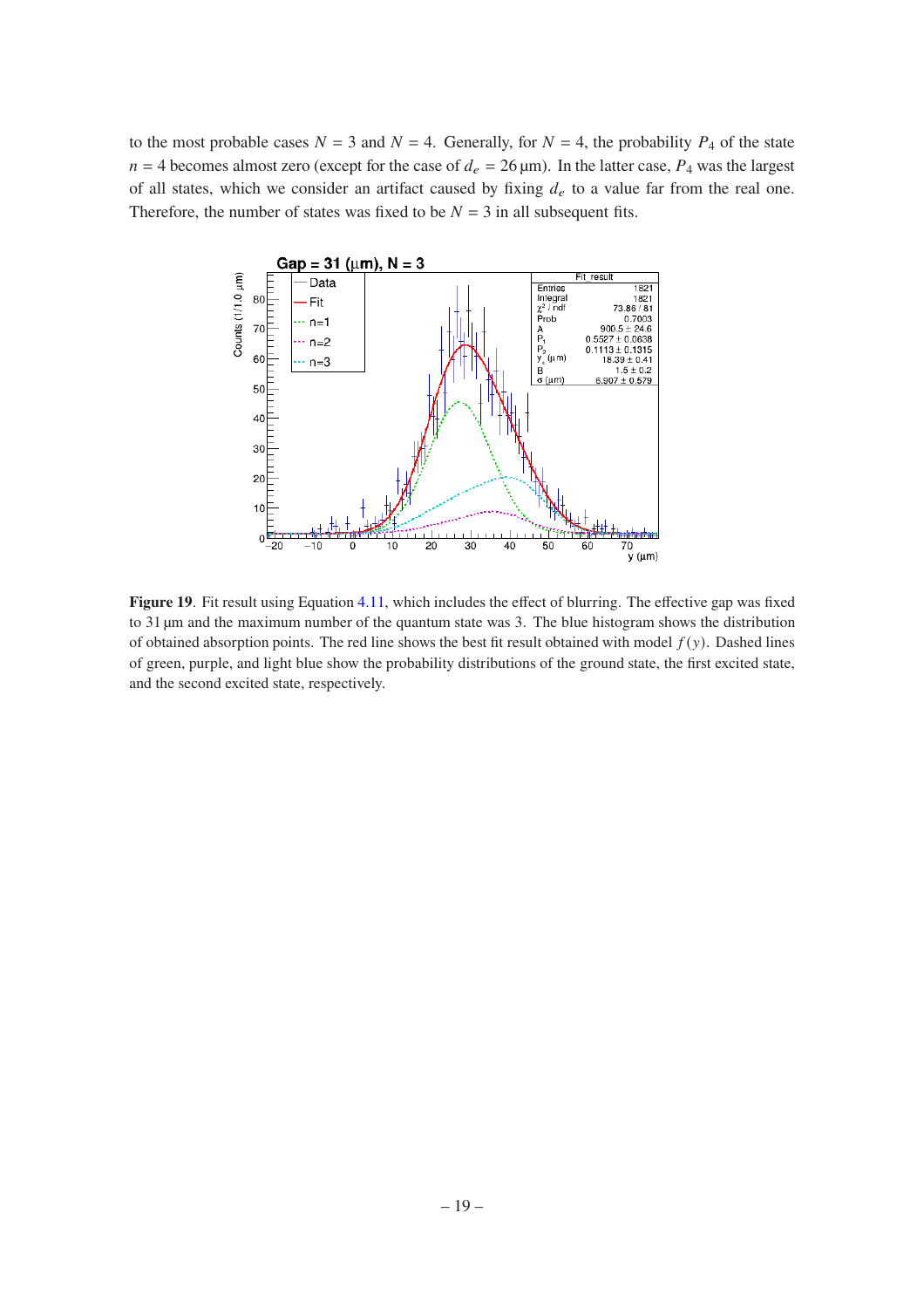

<span id="page-21-0"></span>**Figure 20**. Relative probabilities of each quantum state for the fit result shown in Figure [19.](#page-20-0)

Figure [19](#page-20-0) and Figure [20](#page-21-0) show the fit results and the contributing probability distributions for each quantum state using the model  $f(y)$  for fixed effective gap of  $d_e = 31 \,\mu\text{m}$ . The best fit with p-value 0.70 was obtained for  $\sigma = 6.9 \,\text{\mu m}$ , indicating a valid result. The accuracy of determining the probability of each quantum state was lowered due to this blurring.

The cause of the difference in resolution between cold neutrons (used for the measurements with the Gd grating) and UCNs was considered to be the effect of neutron refraction due to the large surface roughness of the upstream (beam side) of the Si substrate in front of the emulsion layer. The refraction was negligible at the downstream side (emulsion side) of Si substrate as the surface roughness was polished. To evaluate this effect, we measured the height of the roughness  $z(x, y)$ of the surface of the Si substrate in a 560  $\mu$ m  $\times$  560  $\mu$ m region with an interval of 2  $\mu$ m, where z is a coordinate value in the direction of the thickness of the substrate, using a 3D Optical Profiler (Zygo NewView 6000). From the results, we obtained a set of values,

$$
g(x, x', y) = \langle (z(x, y) - z(x', y))^2 \rangle,
$$
 (4.12)

as discussed in Reference [\[28](#page-25-2)]. For the estimation of the blur described below, we followed the procedure outlined in Reference [\[29](#page-25-3)]. Then, the set was transformed to  $g'(r)$ , where  $r = \sqrt{x^2 - x'^2}$ is the absolute distance between two measurement points. Finally,  $g'(r)$  was fitted by the following function,

$$
f(r) = 2b^2 \left( 1 - \exp\left( -\left(\frac{r}{\sqrt{2}w}\right)^2 \right) \right),\tag{4.13}
$$

where  $b$  and  $w$  are the standard deviation of the surface roughness and the correlation length, respectively. From the fit results, we obtained  $b = 0.293(6)$  µm and  $w = 3.44(20)$  µm. For these values, the classical refraction effect is dominant for UCNs. Assuming that the neutrons hit the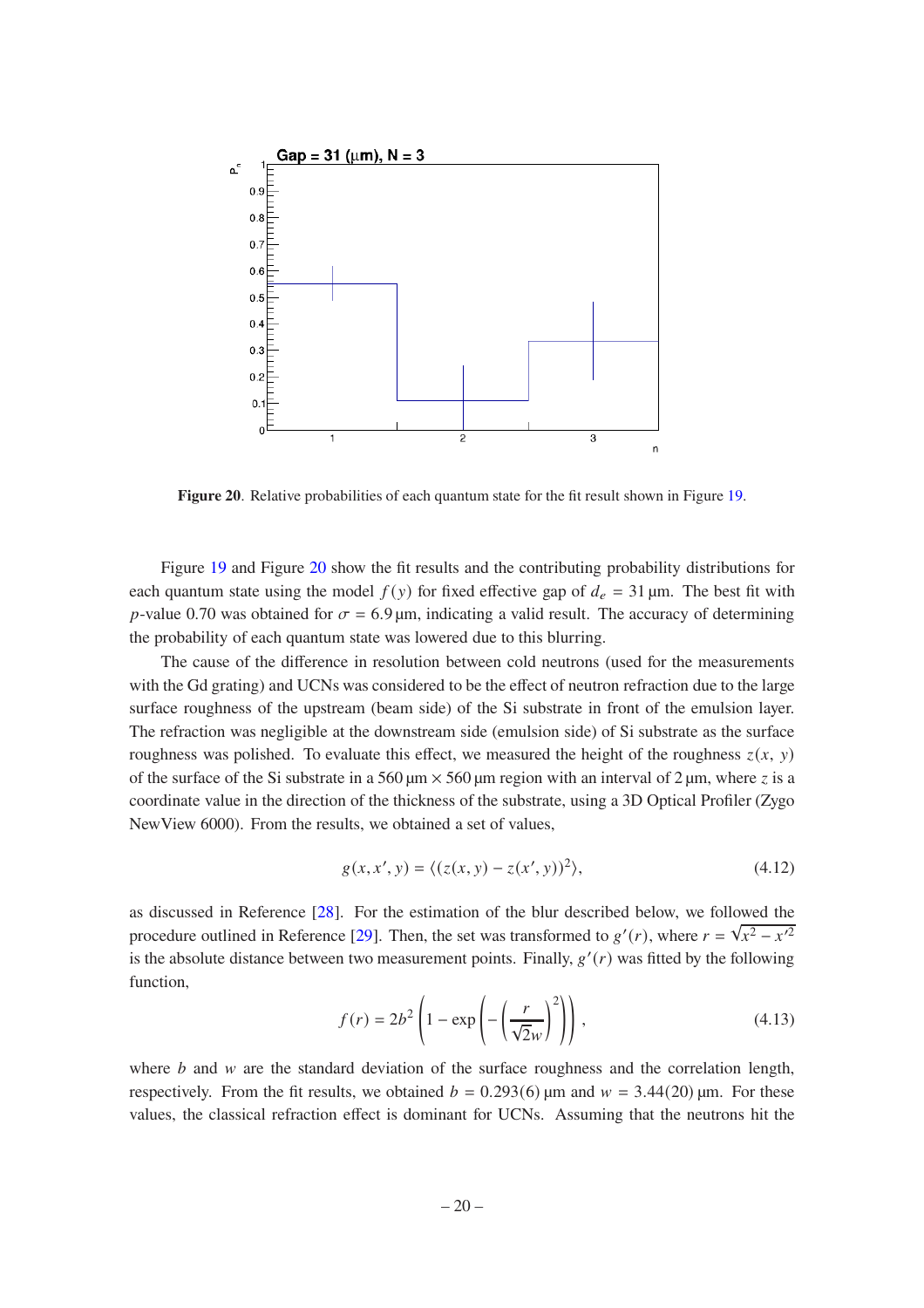silicon surface at normal incidence, the refraction angle can be computed:

$$
\theta = \frac{b}{\sqrt{2}w} \frac{k_s^2}{k_n^2},\tag{4.14}
$$

Using the values  $k_n = 0.15 \text{ nm}^{-1}$  for the wavenumber of the neutrons for a mean velocity  $v =$ 9.5 m/s, and  $k_s = 0.051$  nm<sup>-1</sup> for the critical wavenumber of Si, and we arrive at  $\theta = 6.9$  mrad. The resulting blur (spread of the waveform) for our Si substrate having a thickness of 0.5 mm is 3.4 µm. In the case of the resolution measurement using the transmission image of the Gd grating, the typical velocity of cold neutrons used in the measurement was 1000 m/s and the wavenumber was 16 nm<sup>-1</sup>; hence, the refraction angle was 0.62 µrad and the blur was 0.31 nm. The magnitude of the latter blur was negligible compared to the resolution of the detector. Thus, the observed difference of the measured resolution between cold neutrons and UCNs can be explained quantitatively.

In order to estimate the blur in the case of a double-side-polished Si substrate, we measured  $$ and w of the polished surface of its substrate in the same manner as described above. As a result, we obtained  $0.60(4)$  nm and  $42(8)$  µm, respectively. In case *b* is smaller than the UCN wavelength, the surface scattering will follow the coherent scattering described by the micro-roughness model [\[29](#page-25-3)]. In this model, 6.9 % of the total UCNs would diffuse and the most likely scattering angle was 150 µrad if a non-divergent beam is used under the same conditions as in the UCN experiment described above. It corresponds to 75 nm for 0.5 mm thick Si. Since this is small enough compared to the characteristic scale of  $y_0$  in Equation [4.6,](#page-19-2) it is expected that UCNs in the quantized states can be clearly observed by using the emulsion detector with a double-side-polished Si substrate.

### <span id="page-22-0"></span>**5 Conclusion**

Different experiments use the system of a quantum bouncer, realized by the quantized states of cold neutrons or UCNs on a flat mirror in the Earth's gravitational field, to search for non-Newtonian interactions. For this purpose, neutron detectors with a high spatial resolution are used. In this study, we improved upon a detector so that it could measure the spatial distribution of UCNs with a high spatial resolution using a fine-grained nuclear emulsion. Two tasks were accomplished with the detector to conduct such measurements. The first task involved establishing a method to ensure that the high spatial accuracy and resolution can be achieved within a wide region of  $65 \text{ mm} \times 0.2 \text{ mm}$ , for which reference marks were created using electron beam lithography. The second task involved the establishment of a method for the emulsion to work in vacuum, for which a holder was developed to maintain the volume around the emulsion at atmospheric pressure.

A transmission image of a Gd grating was acquired by cold neutron detection at BL05 of the J-PARC Material and Life Science Experimental Facility in Japan, and the resolution of the improved detector was evaluated by fitting the edge portion of the image with an error function. The results demonstrate that the intrinsic resolution of the detector was better than  $0.56(8)$  um for cold neutrons.

A test exposure was conducted to obtain a spatial distribution of UCNs in quantized states on a mirror in the Earth's gravitational field at PF2 of the Institut Laue-Langevin. The distribution was obtained, fitted with the theoretical curve, and turned out to be reasonable for UCNs in quantized states when we considered a blurring of 6.9 µm. The blurring was well explained as a result of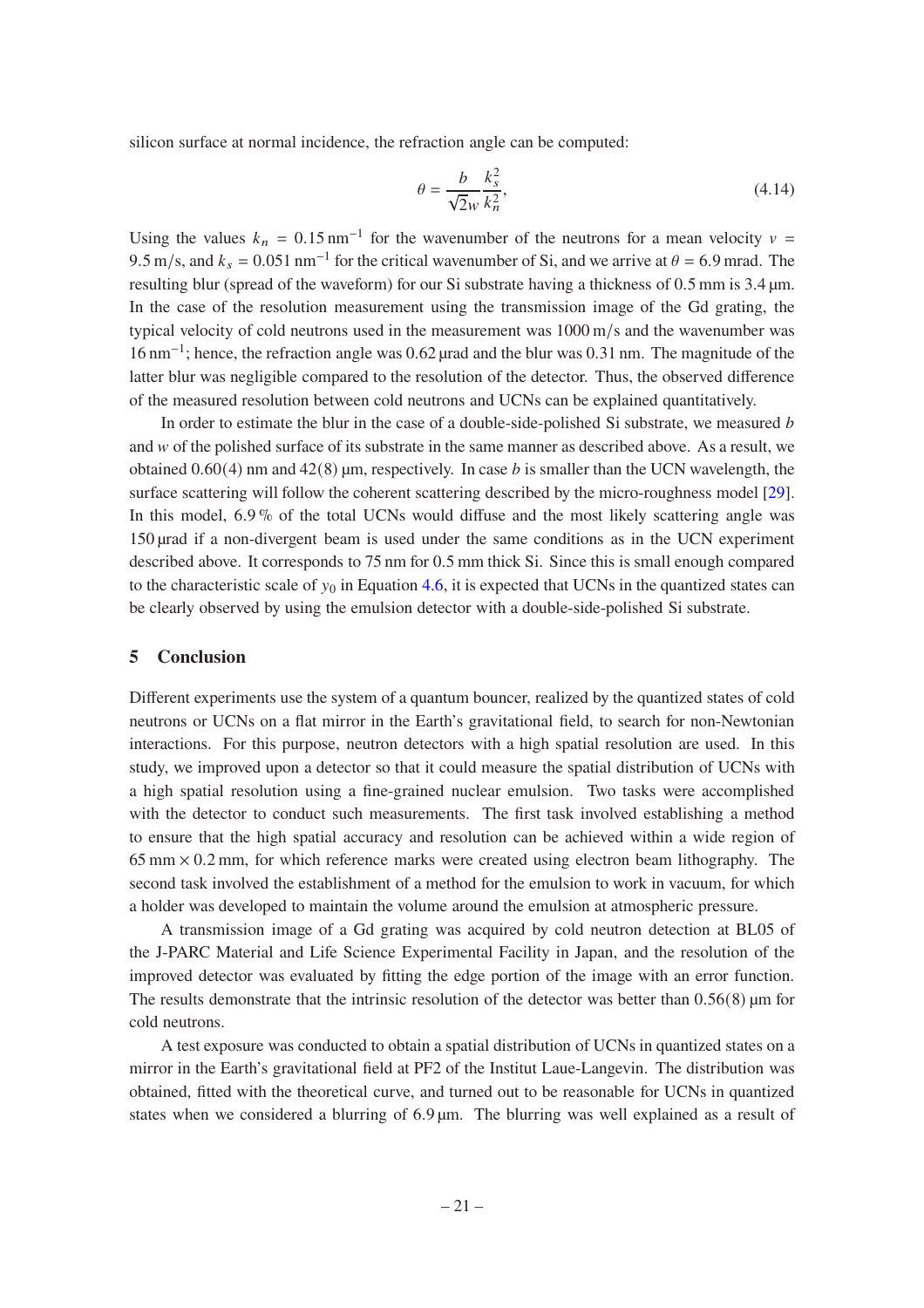neutron refraction due to the large surface roughness on the upstream side of the Si substrate. By using a double-side-polished Si substrate, a resolution of less than 0.56 µm is expected to be achieved for UCNs.

## **Acknowledgments**

We thank T. Naka for providing us fine-grained nuclear emulsion gel and advice regarding its use. We are grateful to T. Shinohara, T. Samoto, and A. Momose for his help in using the 9.00  $\mu$ m Gd grating and its electron micrograph. We also thank P. Geltenbort for constructive advice and T. Brenner for his tremendous support on the experiment at Institut Laue-Langevin. The sputtering of the converter layer and test experiments for the development of the detector was conducted under the support of common use programs of the Institute for Integrated Radiation and Nuclear Science, Kyoto University. The reference marks were developed and created at Nagoya University Research Facility for Advanced Science and Technology with the assistance of T. Kato, D. Oshima and M. Sakashita. This research was supported by JSPS KAKENHI Grant Number 18H05210. The neutron experiment at the Materials and Life Science Experimental Facility of the J-PARC was performed under user programs (Proposal No. 2017B0336, 2018A0263, and 2019A0227) and S-type project of KEK (Proposal No. 2019S03).

## **References**

- <span id="page-23-0"></span>[1] Jiro Murata and Saki Tanaka. A review of short-range gravity experiments in the LHC era. *Classical and Quantum Gravity*, 32(3):033001, 2015.
- <span id="page-23-1"></span>[2] Valery V Nesvizhevsky, H Börner, AM Gagarski, GA Petrov, AK Petukhov, H Abele, S Bäßler, Th Stöferle, and SM Soloviev. Search for quantum states of the neutron in a gravitational field: gravitational levels. *Nuclear Instruments and Methods in Physics Research Section A: Accelerators, Spectrometers, Detectors and Associated Equipment*, 440(3):754–759, 2000.
- <span id="page-23-6"></span>[3] H Abele, T Jenke, D Stadler, and P Geltenbort. QuBounce: the dynamics of ultra-cold neutrons falling in the gravity potential of the Earth. *Nuclear Physics A*, 827(1-4):593c–595c, 2009.
- <span id="page-23-3"></span>[4] G Ichikawa, S Komamiya, Y Kamiya, Y Minami, M Tani, P Geltenbort, K Yamamura, M Nagano, T Sanuki, S Kawasaki, et al. Observation of the spatial distribution of gravitationally bound quantum states of ultracold neutrons and its derivation using the Wigner function. *Physical Review Letters*, 112(7):071101, 2014.
- <span id="page-23-2"></span>[5] A. Westphal, H. Abele, S. Baeßler, V.V. Nesvizhevsky, K.V. Protasov, and A.Y. Voronin. A quantum mechanical description of the experiment on the observation of gravitationally bound states. *The European Physical Journal C*, 51(2):367–375, jun 2007.
- <span id="page-23-4"></span>[6] V. V. Nesvizhevsky, A. K. Petukhov, H. G. Börner, T. A. Baranova, A. M. Gagarski, G. A. Petrov, K. V. Protasov, A. Yu. Voronin, S. Baeßler, H. Abele, A. Westphal, and L. Lucovac. Study of the neutron quantum states in the gravity field. *The European Physical Journal C*, 40(4):479–491, apr 2005.
- <span id="page-23-5"></span>[7] S. Baeßler, A.M. Gagarski, E.V. Lychagin, A. Mietke, A.Yu. Muzychka, V.V. Nesvizhevsky, G. Pignol, A.V. Strelkov, B.P. Toperverg, and K. Zhernenkov. New methodical developments for GRANIT. *Comptes Rendus Physique*, 12(8):729–754, oct 2011.
- <span id="page-23-7"></span>[8] Tobias Jenke, Gunther Cronenberg, Hanno Filter, Peter Geltenbort, Martin Klein, Thorsten Lauer, Kevin Mitsch, Heiko Saul, Dominik Seiler, David Stadler, et al. Ultracold neutron detectors based on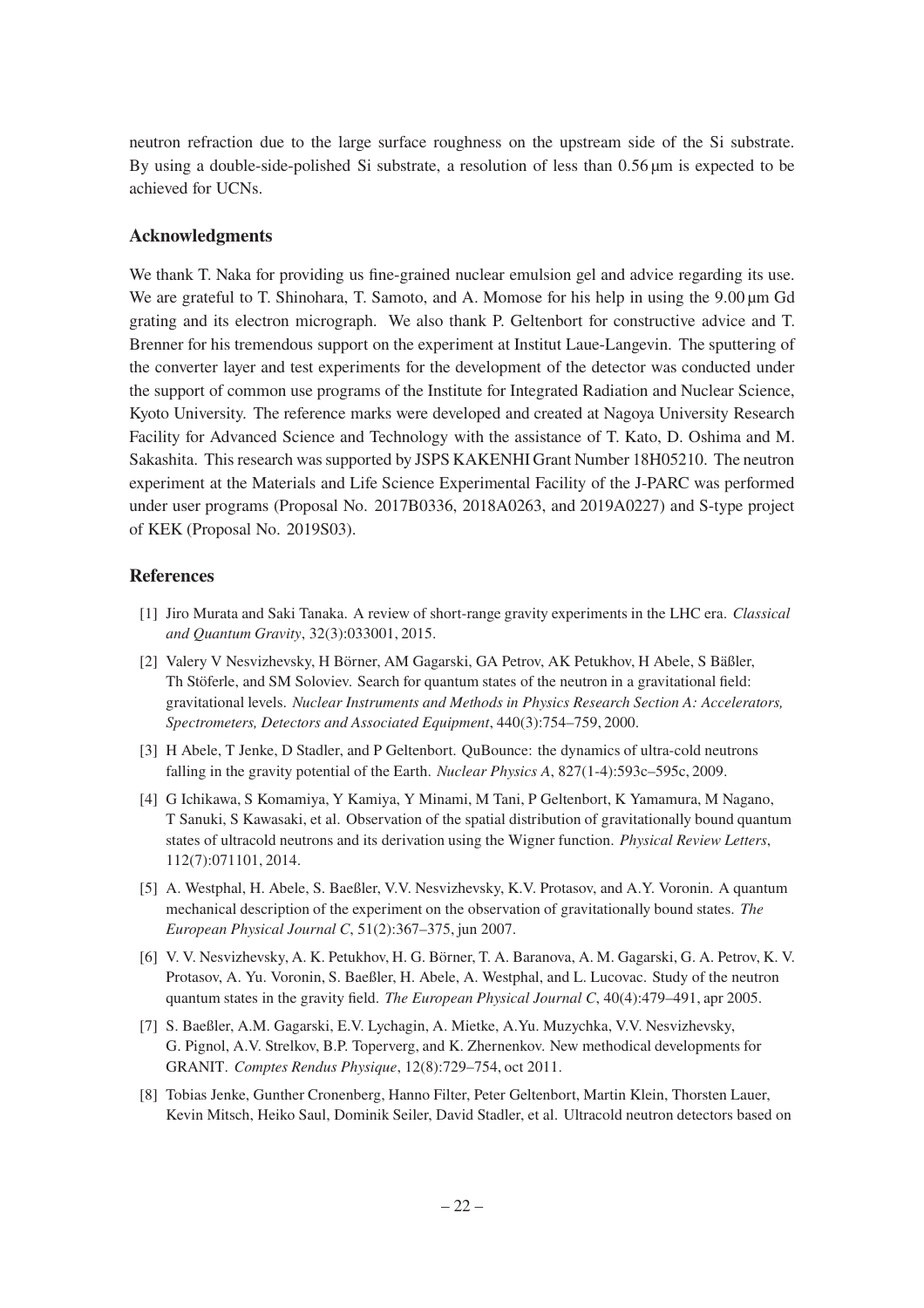<sup>10</sup>B converters used in the qbounce experiments. *Nuclear Instruments and Methods in Physics Research Section A: Accelerators, Spectrometers, Detectors and Associated Equipment*, 732:1–8, 2013.

- <span id="page-24-0"></span>[9] Cesare Mansueto Giulio Lattes, Giuseppe PS Occhialini, and Cecil Frank Powell. Observations on the tracks of slow mesons in photographic emulsions. *Nature*, 160(4067):486–492, 1947.
- <span id="page-24-1"></span>[10] M Danysz, Krystyna Garbowska, Jacek Pniewski, T Pniewski, J Zakrzewski, ER Fletcher, Jacques Lemonne, Philippe Renard, Jean Sacton, WT Toner, et al. The identification of a double hyperfragment. *Nuclear Physics*, 49:121–132, 1963.
- [11] K Nakazawa et al. Double- $\lambda$  hypernuclei via the  $\xi$  hyperon capture at rest reaction in a hybrid emulsion. *Nuclear Physics A*, 835(1-4):207–214, 2010.
- <span id="page-24-2"></span>[12] S Aoki, S Asai, SY Bahk, SH Chung, H Funahashi, CH Hahn, M Hanabata, T Hara, K Hoshino, M Ieiri, et al. Quasifree p  $(K-, K+)$   $\xi$ - reaction in nuclear emulsion. *Nuclear Physics A*, 644(4):365–385, 1998.
- <span id="page-24-3"></span>[13] K Kodama, N Ushida, C Andreopoulos, N Saoulidou, G Tzanakos, P Yager, B Baller, D Boehnlein, W Freeman, B Lundberg, et al. Final tau-neutrino results from the DONuT experiment. *Physical Review D*, 78(5):052002, 2008.
- <span id="page-24-4"></span>[14] Takashi Asada, Tatsuhiro Naka, Ken-ichi Kuwabara, and Masahiro Yoshimoto. The development of a super-fine-grained nuclear emulsion. *Progress of Theoretical and Experimental Physics*, 2017(6):063H01, 2017.
- <span id="page-24-5"></span>[15] N Naganawa, T Ariga, S Awano, M Hino, K Hirota, H Kawahara, M Kitaguchi, K Mishima, HM Shimizu, S Tada, et al. A cold/ultracold neutron detector using fine-grained nuclear emulsion with spatial resolution less than 100 nm. *The European Physical Journal C*, 78(11):1–7, 2018.
- <span id="page-24-6"></span>[16] T Katsuragawa, A Umemoto, M Yoshimoto, T Naka, and T Asada. New readout system for submicron tracks with nuclear emulsion. *Journal of Instrumentation*, 12(04):T04002, 2017.
- <span id="page-24-7"></span>[17] John Canny. A computational approach to edge detection. *IEEE Transactions on pattern analysis and machine intelligence*, (6):679–698, 1986.
- <span id="page-24-8"></span>[18] Peter E Hart and RO Duda. Use of the Hough transformation to detect lines and curves in pictures. *Communications of the ACM*, 15(1):11–15, 1972.
- <span id="page-24-9"></span>[19] Kenji Mishima, Takashi Ino, Kenji Sakai, Takenao Shinohara, Katsuya Hirota, Kazuaki Ikeda, Hiromi Sato, Yoshie Otake, Hitoshi Ohmori, Suguru Muto, et al. Design of neutron beamline for fundamental physics at J-PARC BL05. *Nuclear Instruments and Methods in Physics Research Section A: Accelerators, Spectrometers, Detectors and Associated Equipment*, 600(1):342–345, 2009.
- <span id="page-24-10"></span>[20] Kenji Mishima. *Hamon Neutron Network News*, 25(156), 2015.
- <span id="page-24-11"></span>[21] Yoshichika Seki, Takenao Shinohara, Wakana Ueno, Joseph D Parker, Tetsuo Samoto, Wataru Yashiro, and Atsushi Momose. Experimental evaluation of neutron absorption grating fabricated by oblique evaporation of gadolinium for phase imaging. *Physics Procedia*, 88:217–223, 2017.
- <span id="page-24-12"></span>[22] Kanti V Mardia. Statistics of directional data. *Journal of the Royal Statistical Society: Series B (Methodological)*, 37(3):349–371, 1975.
- <span id="page-24-13"></span>[23] Stefano Aghion, O Ahlén, C Amsler, A Ariga, T Ariga, AS Belov, Karl Berggren, G Bonomi, P Bräunig, J Bremer, et al. A moiré deflectometer for antimatter. *Nature communications*, 5(1):1–6, 2014.
- [24] R. L. Gibbs. The quantum bouncer. *American Journal of Physics*, 43(1):25–28, 1975.